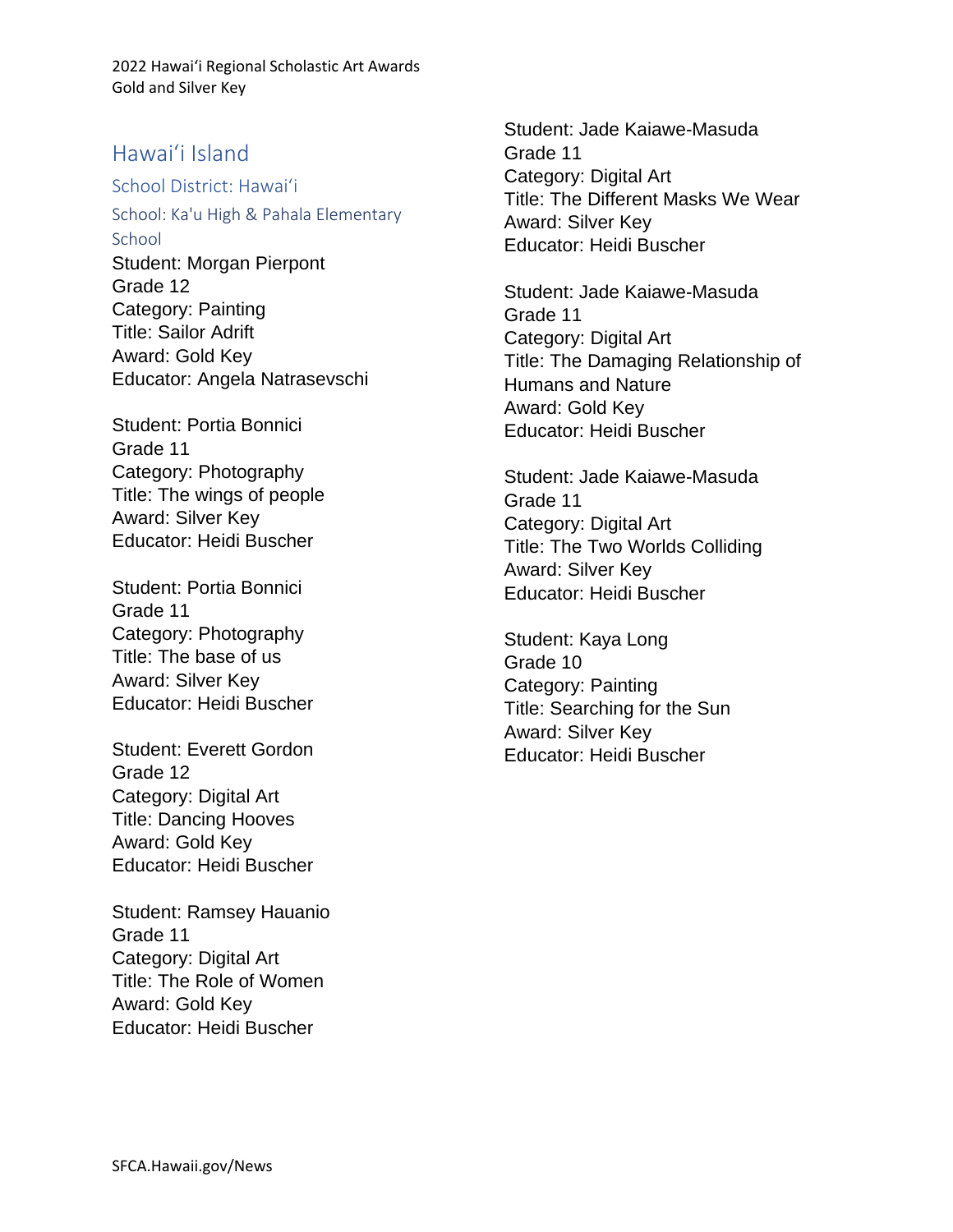# Kauaʻi

## School District: Kauaʻi

School: Kawaikini New Century Public Charter School

Student: Daniel ('Ekolu) Martinez III Grade 10 Category: Drawing & Illustration Title: Unapologetically Me Award: Silver Key Educator: Deatri Nakea

Student: Daniel ('Ekolu) Martinez III Grade 10 Category: Drawing & Illustration Title: Be YOU-tiful Award: Silver Key Educator: Deatri Nakea

Student: Daniel ('Ekolu) Martinez III Grade 10 Category: Painting Title: Rainbow Valley Award: Silver Key Educator: Deatri Nakea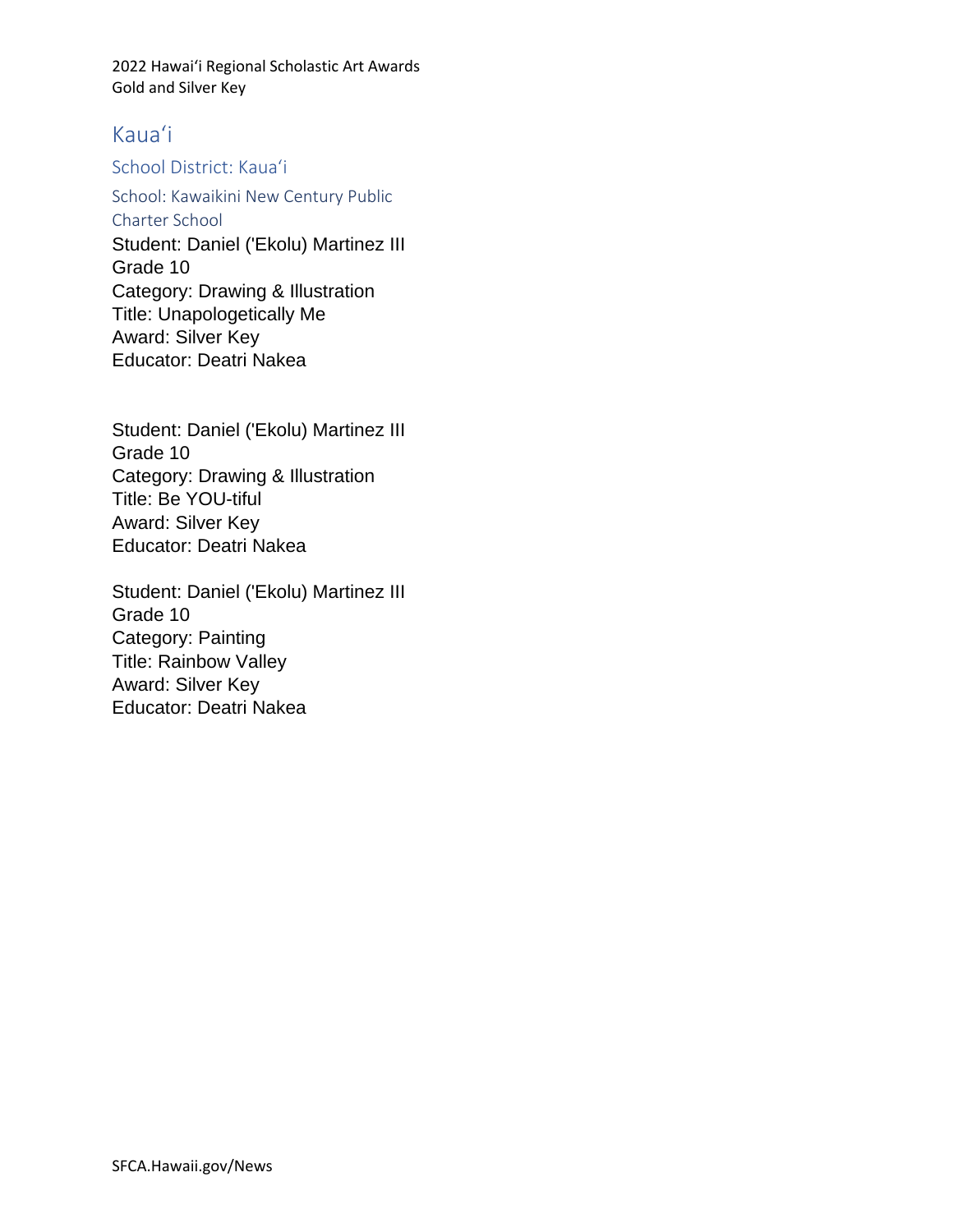# Maui

# School District: Maui

School: Henry Perrine Baldwin High School Student: Ian Kikuchi Grade 12 Category: Digital Art Title: The Whole Clan Award: Silver Key Educator: Roselani Aiwohi

## School: Seabury Hall School

Student: Linda Schmitt Grade 12 Category: Painting Title: Transience Award: Gold Key Educator: Lenda McGehee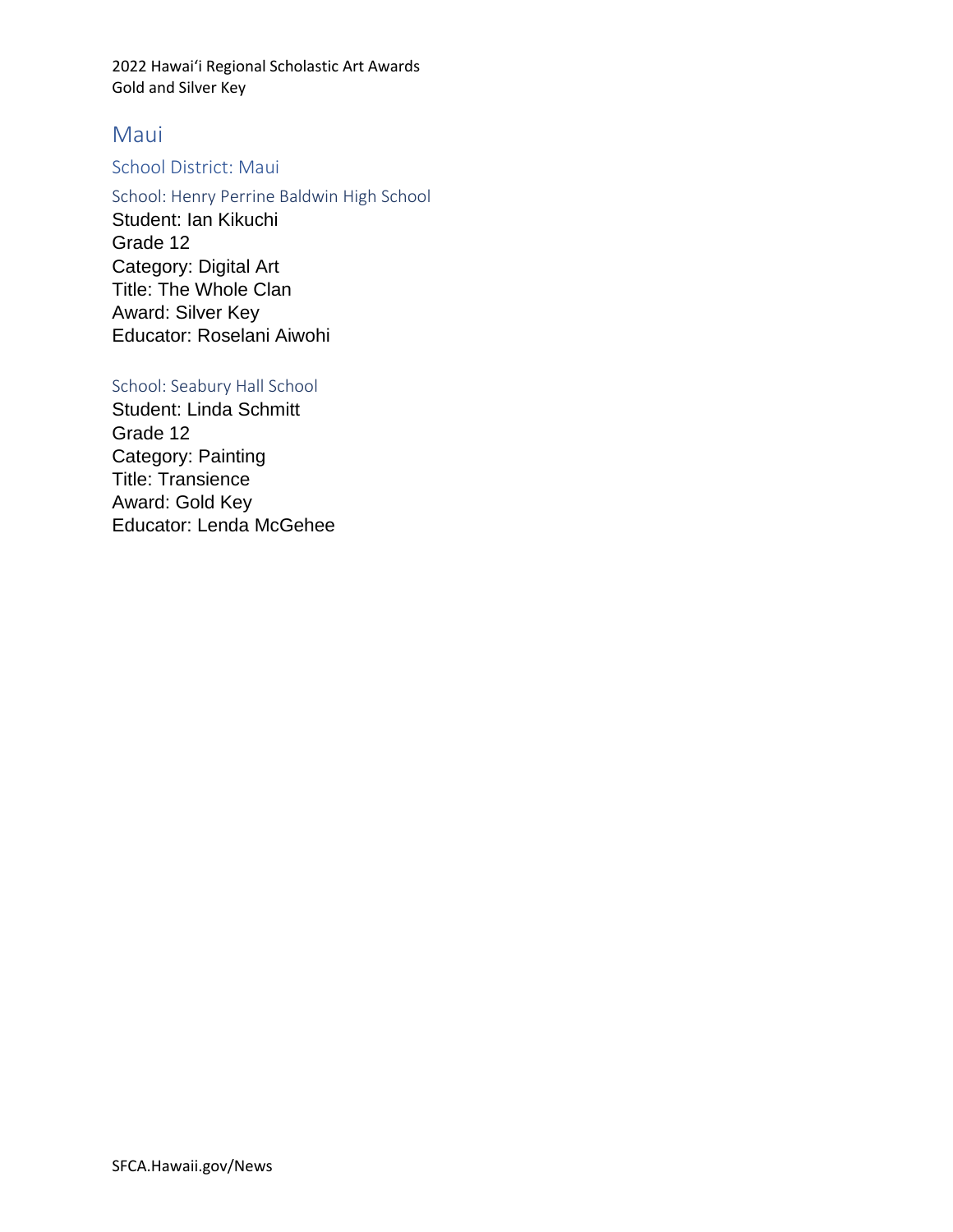# O'ahu

## School District: Leeward

School: James Campbell High School Student: Jaiden Cabales Grade 12 Category: Photography Title: Rebirth Award: Silver Key Educator: Jo Ann Mastin

Student: Joshua Kukar Grade 10 Category: Photography Title: doggo Award: Silver Key Educator: Jo Ann Mastin

Student: Alexa Sadler Grade 10 Category: Photography Title: Sunny Whiskers Award: Silver Key Educator: Jo Ann Mastin

Student: Nicole Tiqui Grade 11 Category: Photography Title: Reflective Beauty Award: Silver Key Educator: Jo Ann Mastin

Student: Isaiah Turner Grade 12 Category: Digital Art Title: looking away from your past Award: Silver Key Educator: Oscar Ramiscal

### School District: Windward

School: James B Castle High School Student: Cole Mizuno Grade 12 Category: Photography Title: Rock Jumper Award: Gold Key Educator: Casilda Rippard

Student: Cole Mizuno Grade 12 Category: Photography Title: Free Falling Award: Gold Key Educator: Casilda Rippard

Student: Cole Mizuno Grade 12 Category: Photography Title: Keep Swimming Award: Silver Key Educator: Casilda Rippard

Student: Cole Mizuno Grade 12 Category: Photography Title: Peace of Mind Award: Gold Key Educator: Casilda Rippard

### School: Kalaheo High School

Student: Liv Deeley Grade 11 Category: Drawing & Illustration Title: Onna-Bugeshia Versus History Award: Gold Key Educator: Jodie Chock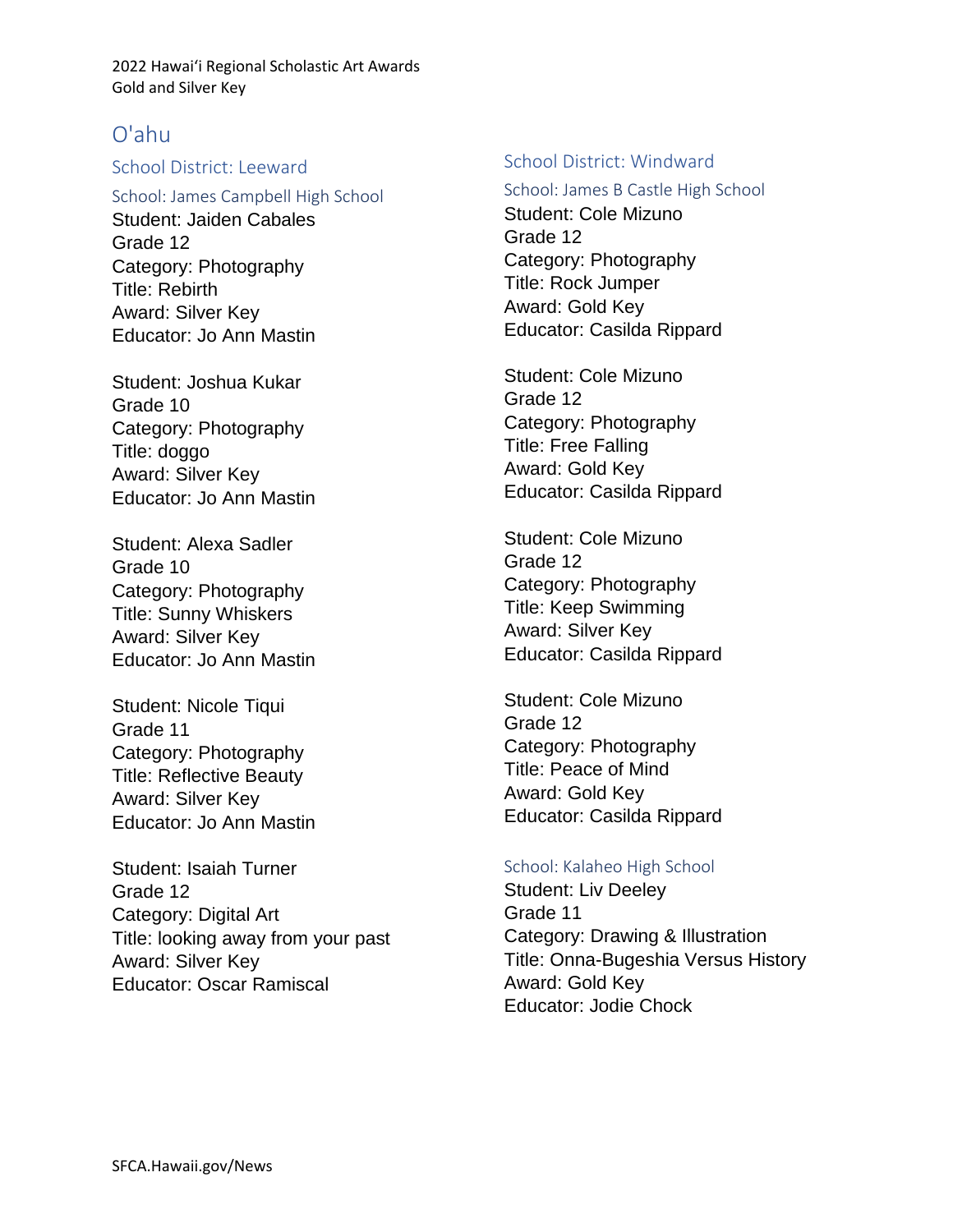Student: Liv Deeley Grade 11 Category: Painting Title: Life in the FaceTime of Corona Award: Silver Key Educator: Jodie Chock

Student: Tiana Veles Grade 12 Category: Painting Title: Peek-a-boo! Award: Silver Key Educator: Jodie Chock

Student: kailah garza Grade 12 Category: Photography Title: keep in prayers Award: Gold Key Educator: Wai Chung Wong

Student: Belladonna Proietti Grade 12 Category: Photography Title: Mommy, look at all my pretty shells! Award: Gold Key Educator: Wai Chung Wong

Student: Belladonna Proietti Grade 12 Category: Photography Title: Just a Girl with Her Dinosaur Award: Silver Key Educator: Wai Chung Wong

Student: Karina Reyes-Burke Grade 11 Category: Photography Title: Never fits right Award: Gold Key Educator: Wai Chung Wong

## School District: Central

### School: Leilehua High School

Student: James Lee Grade 10 Category: Drawing & Illustration Title: Ashes to Dust Award: Silver Key Educator: Brandy Fogarty

Student: Emilia Levin Grade 11 Category: Drawing & Illustration Title: Derealization in the Desert Award: Gold Key Educator: Brandy Fogarty

Student: Emilia Levin Grade 11 Category: Painting Title: House of Hands Award: Silver Key Educator: Brandy Fogarty

Student: Khaira Magana Grade 9 Category: Photography Title: The Catch of an Eye Award: Silver Key Educator: Brandy Fogarty

Student: Khaira Magana Grade 9 Category: Photography Title: The Taliban Shadow Award: Gold Key Educator: Brandy Fogarty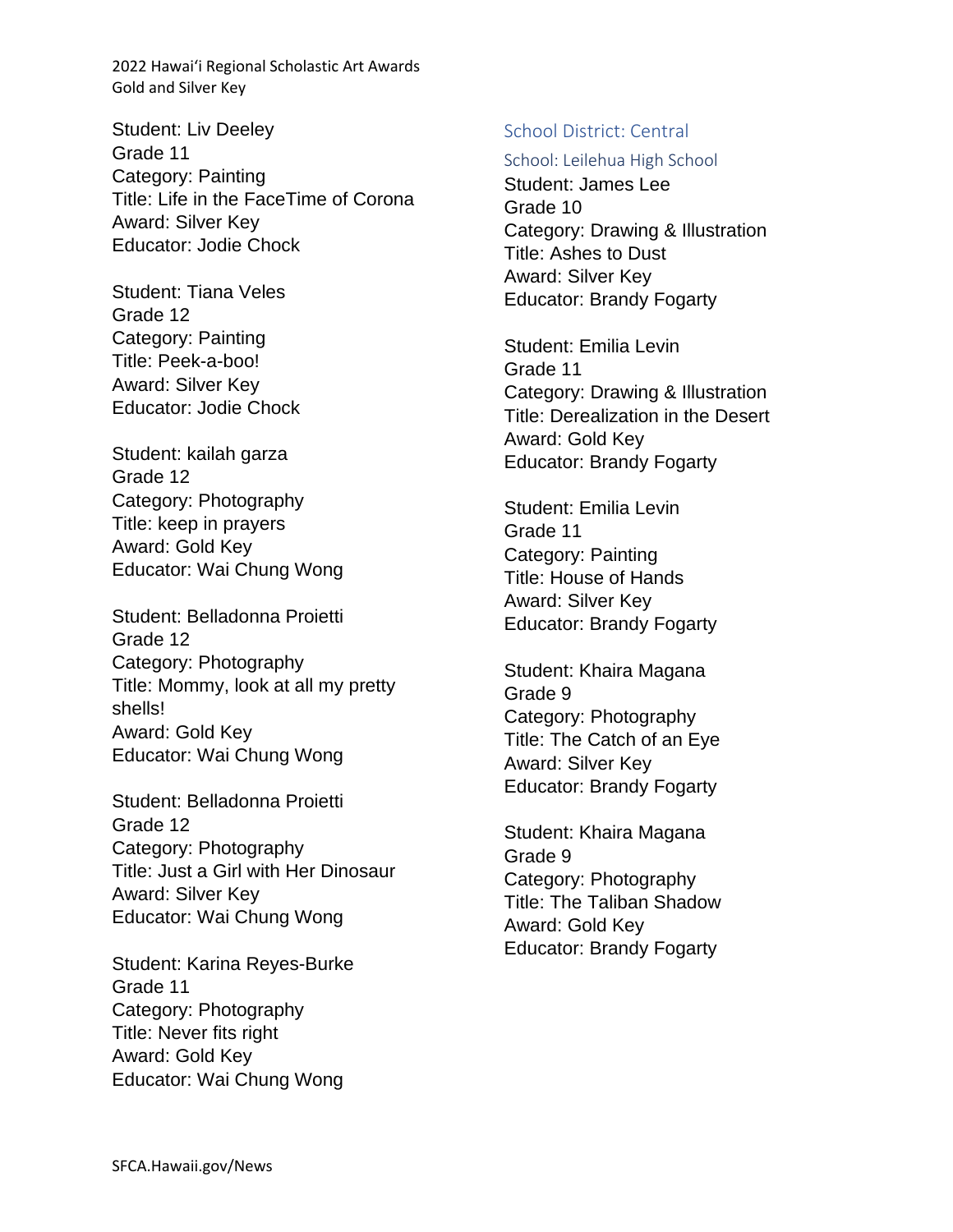Student: Madison Shirron Grade 9 Category: Painting Title: Reaching Out Award: Silver Key Educator: Brandy Fogarty

Student: Sierra Leihe Barit Grade 11 Category: Photography Title: Show Off Award: Gold Key Educator: Keith Sasada

Student: Jasmin Lian Camat Grade 10 Category: Photography Title: Cheers to 75 Years Award: Gold Key Educator: Keith Sasada

Student: Shaztyne Cendana Grade 10 Category: Photography Title: Wash Car Award: Silver Key Educator: Keith Sasada

Student: Charlotte Ceredon Grade 9 Category: Photography Title: Silence Award: Silver Key Educator: Keith Sasada

Student: Hailey Fulks Grade 10 Category: Photography Title: The Forbidden Stairs Award: Silver Key Educator: Keith Sasada

Student: Kristel Galvadores Grade 12 Category: Photography Title: Laughed At Award: Silver Key Educator: Keith Sasada

Student: Dynestee-Marie Kanae-Huihui Grade 11 Category: Photography Title: Cheyenne Award: Gold Key Educator: Keith Sasada

Student: Ashley Laguitan Grade 9 Category: Photography Title: Color My Rainbow Award: Silver Key Educator: Keith Sasada

Student: Mario Ramirez Grade 12 Category: Photography Title: Graduation Award: Gold Key Educator: Keith Sasada

Student: Mario Ramirez Grade 12 Category: Photography Title: Lunch Time Award: Gold Key Educator: Keith Sasada

Student: Kyla Ramos Grade 12 Category: Photography Title: Arial Award: Silver Key Educator: Keith Sasada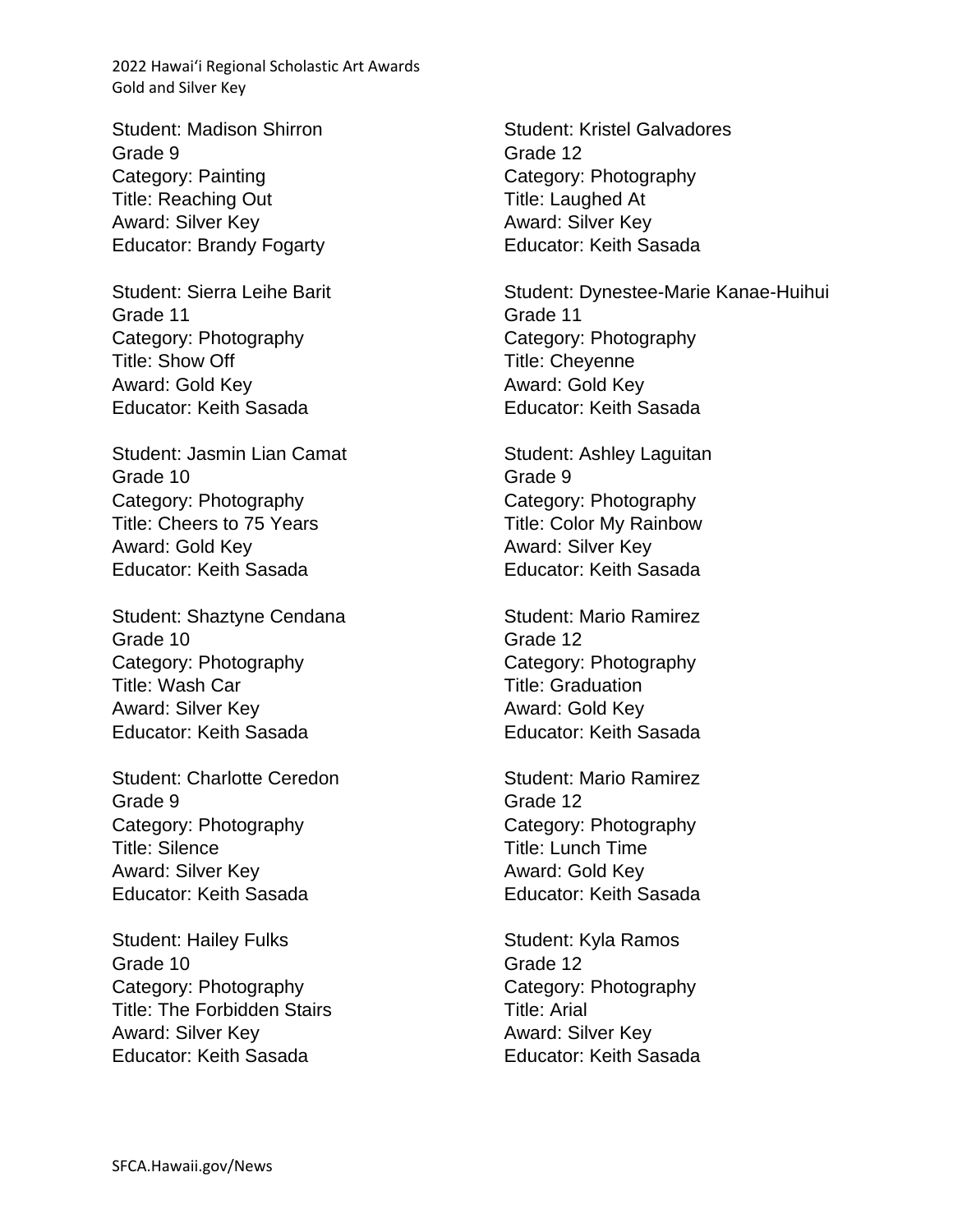Student: Derek Samson Grade 12 Category: Photography Title: The Abduction Award: Silver Key Educator: Keith Sasada

Student: Derek Samson Grade 12 Category: Photography Title: Dancing Whisps Award: Silver Key Educator: Keith Sasada

Student: Derek Samson Grade 12 Category: Photography Title: Notice Me Award: Silver Key Educator: Keith Sasada

Student: Taylor Anne Tugaoen Grade 10 Category: Photography Title: Aloha Birthday Award: Gold Key Educator: Keith Sasada

Student: Isaia Tumanu Grade 12 Category: Photography Title: Clairvoyant Award: Gold Key Educator: Keith Sasada

Student: Torie Au Grade 12 Category: Jewelry Title: Hidden horse Award: Silver Key Educator: Maha Weeks

Student: Amberly Kahapea Grade 12 Category: Ceramics & Glass Title: The Teapot of Life Award: Silver Key Educator: Maha Weeks

Student: Alysa Pascua Grade 11 Category: Ceramics & Glass Title: No Hope Left Award: Gold Key Educator: Maha Weeks

#### School: Mililani High School

Student: Kaianna Kaneshiro Grade 12 Category: Digital Art Title: Dangerous Encounters Award: Gold Key Educator: Darion Domingo

Student: Tehani de la Rosa Grade 10 Category: Photography Title: Dog Award: Silver Key Educator: Britney Hagihara

Student: Khody Kenui-Nakayama Grade 11 Category: Photography Title: Dog Award: Gold Key Educator: Britney Hagihara

Student: Shayden Ramirez Grade 11 Category: Photography Title: Picture 1 Award: Gold Key Educator: Britney Hagihara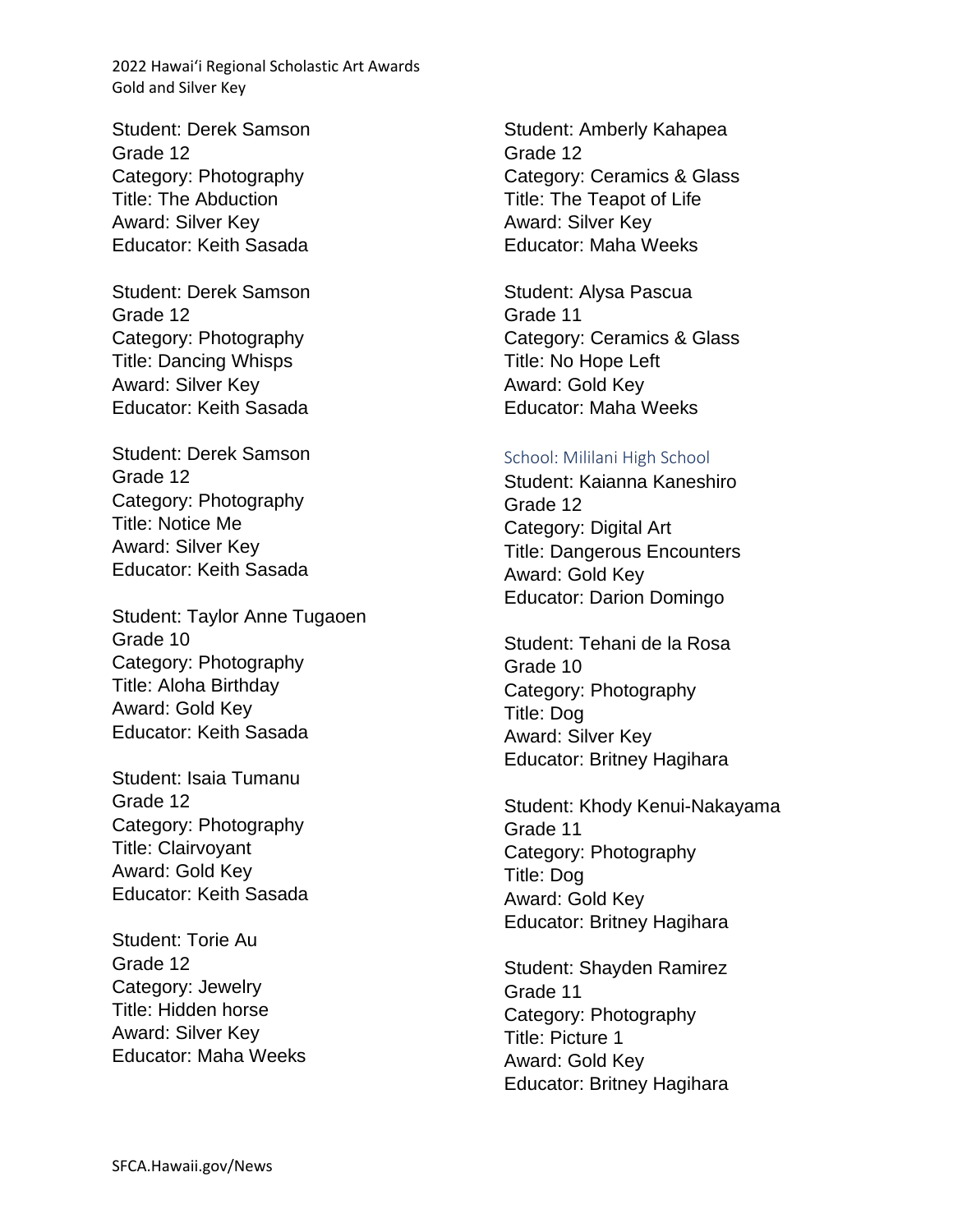Student: Grace Sullivan Grade 10 Category: Digital Art Title: Rainy day blues Award: Gold Key Educator: Britney Hagihara

Student: Emmeline Ink Grade 12 Category: Drawing & Illustration Title: Back to the Labyrinth Award: Silver Key Educator: Ruth Koethe

Student: Kaianna Kaneshiro Grade 12 Category: Drawing & Illustration Title: Fantasy Fishing Award: Silver Key Educator: Ruth Koethe

# Oʻahu

School District: Honolulu

School: Governor Wallace R Farrington High Student: Cris Jericho Apuli Grade 12 Category: Photography Title: Champ Award: Gold Key Educator: Aljon Tacata

Student: Isabella Aquino Grade 12 Category: Photography Title: Catching Feelings Award: Gold Key Educator: Aljon Tacata

Student: Aisha Mae Bucao Grade 12 Category: Photography Title: Perfect Face Award: Silver Key Educator: Aljon Tacata

Student: Aisha Mae Bucao Grade 12 Category: Photography Title: My Happiness Award: Gold Key Educator: Aljon Tacata

Student: Aisha Mae Bucao Grade 12 Category: Photography Title: STOP! Award: Gold Key Educator: Aljon Tacata

Student: Aisha Mae Bucao Grade 12 Category: Photography Title: Stay Focused Award: Gold Key Educator: Aljon Tacata

Student: Aisha Mae Bucao Grade 12 Category: Photography Title: Tiresome Mate Award: Silver Key Educator: Aljon Tacata

Student: Aisha Mae Bucao Grade 12 Category: Photography Title: Dull Eyes Award: Silver Key Educator: Aljon Tacata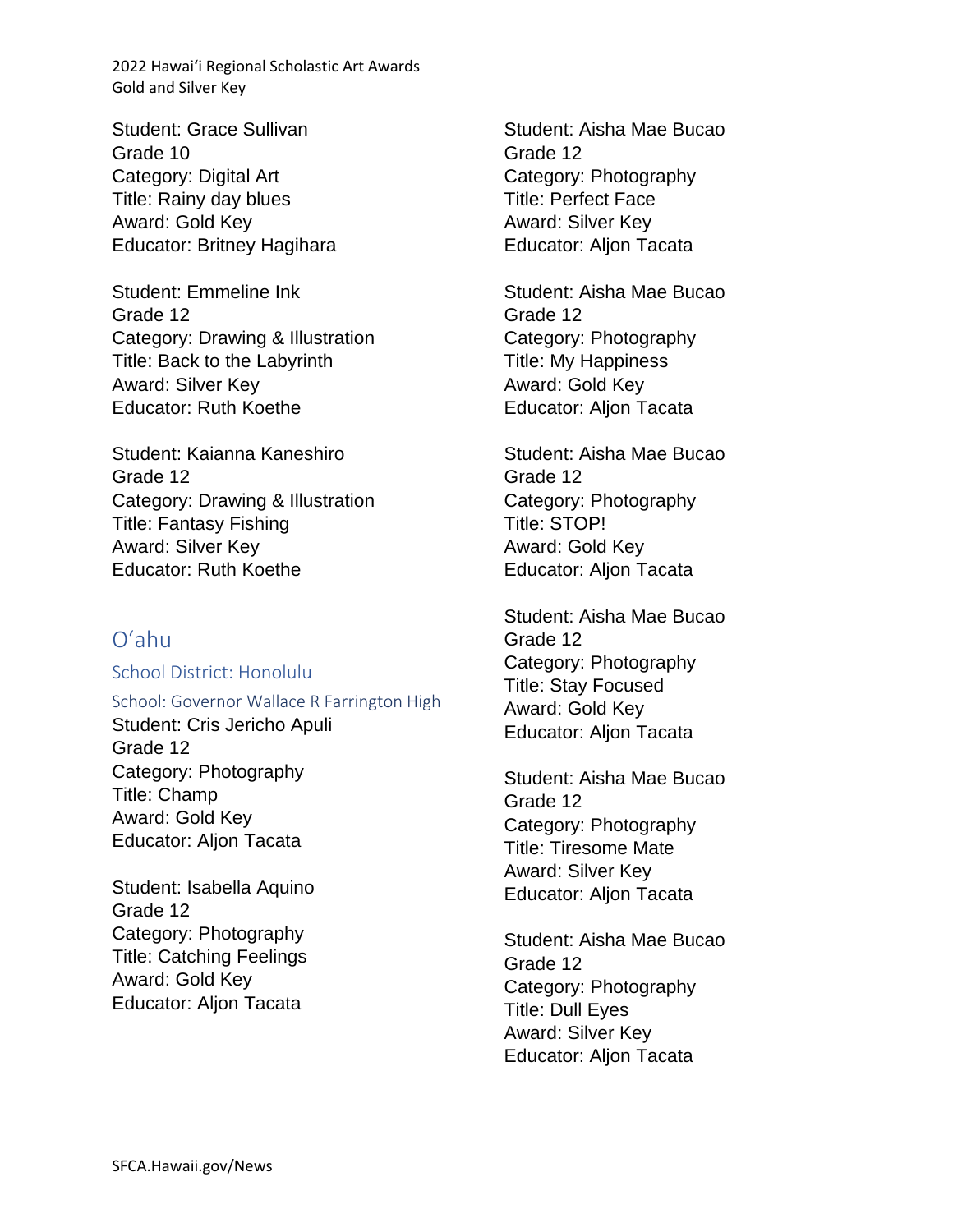Student: Aisha Mae Bucao Grade 12 Category: Photography Title: Reflection of Youth Award: Silver Key Educator: Aljon Tacata

Student: Aisha Mae Bucao Grade 12 Category: Photography Title: Scattered Award: Silver Key Educator: Aljon Tacata

Student: Jorrel Calzo Grade 11 Category: Photography Title: When in Vigan Award: Silver Key Educator: Aljon Tacata

Student: Lingyan Chen Grade 10 Category: Photography Title: Staircase Award: Silver Key Educator: Aljon Tacata

Student: Jingying He Grade 9 Category: Photography Title: When Life Gives You Lemons Award: Silver Key Educator: Aljon Tacata

Student: Sage Le Akina Grade 11 Category: Photography Title: Trapped Soul Award: Gold Key Educator: Aljon Tacata

Student: Madison Pasion Nau Grade 11 Category: Photography Title: Tako Over Award: Gold Key, American Visions Nominee Educator: Aljon Tacata

Student: Cristel May Ponion Grade 10 Category: Photography Title: Follow Your Dream Award: Gold Key Educator: Aljon Tacata

Student: Rodenne Quimoyog Grade 12 Category: Photography Title: Sonder Award: Gold Key Educator: Aljon Tacata

Student: Rodenne Quimoyog Grade 12 Category: Photography Title: Ascending Award: Silver Key Educator: Aljon Tacata

Student: Rodenne Quimoyog Grade 12 Category: Photography Title: Simplicity Award: Silver Key Educator: Aljon Tacata

Student: Kailee Umaga-Silva Grade 11 Category: Photography Title: Missing You Award: Silver Key Educator: Aljon Tacata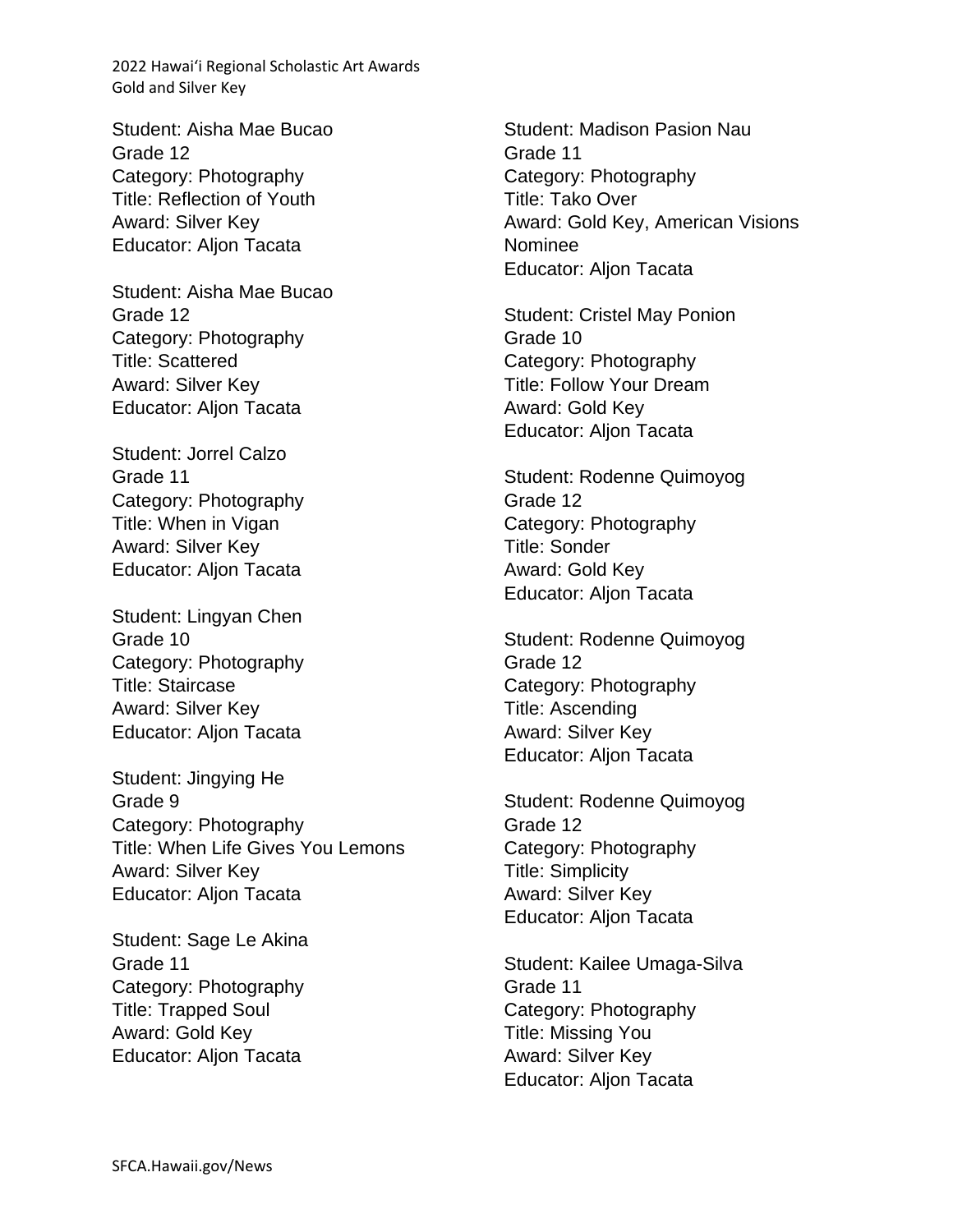Student: Riele Bautista Grade 12 Category: Digital Art Title: Welcoming Winds Award: Gold Key Educator: Vanessa Attardo

Student: Riele Bautista Grade 12 Category: Digital Art Title: Back in Business Award: Gold Key Educator: Vanessa Attardo

Student: Ranjiv Padron Grade 11 Category: Mixed Media Title: The Rise of the Dragon Award: Gold Key Educator: Vanessa Attardo

### School: Hawaii Baptist Academy

Student: Jordy Davenport Grade 11 Category: Drawing & Illustration Title: Six Jars Awaiting Award: Silver Key Educator: Garrett Omoto

Student: Emma Watanabe Grade 12 Category: Mixed Media Title: Epiphany Award: Silver Key Educator: Patricia Ota

Student: Blu Wong-Ogata Grade 11 Category: Mixed Media Title: Fractured Asian Idealism Award: Silver Key Educator: Juri Yamashita

#### School: Iolani School

Student: Madison Au Grade 8 Category: Mixed Media Title: Flowers Award: Silver Key Educator: Holly Chung

Student: Madison Au Grade 8 Category: Sculpture Title: Ballerina Award: Gold Key Educator: Holly Chung

Student: Zachary Ching Grade 10 Category: Mixed Media Title: Country Chemistry Award: Gold Key Educator: Holly Chung

Student: Seth Edamura Grade 12 Category: Sculpture Title: Music Brings Peace Award: Gold Key Educator: Holly Chung

Student: Lexi Fujita Grade 11 Category: Sculpture Title: Beauty in Life Award: Gold Key, American Visions Nominee Educator: Holly Chung

Student: Lexi Fujita Grade 11 Category: Fashion Title: Perfect Pattern Award: Gold Key Educator: Holly Chung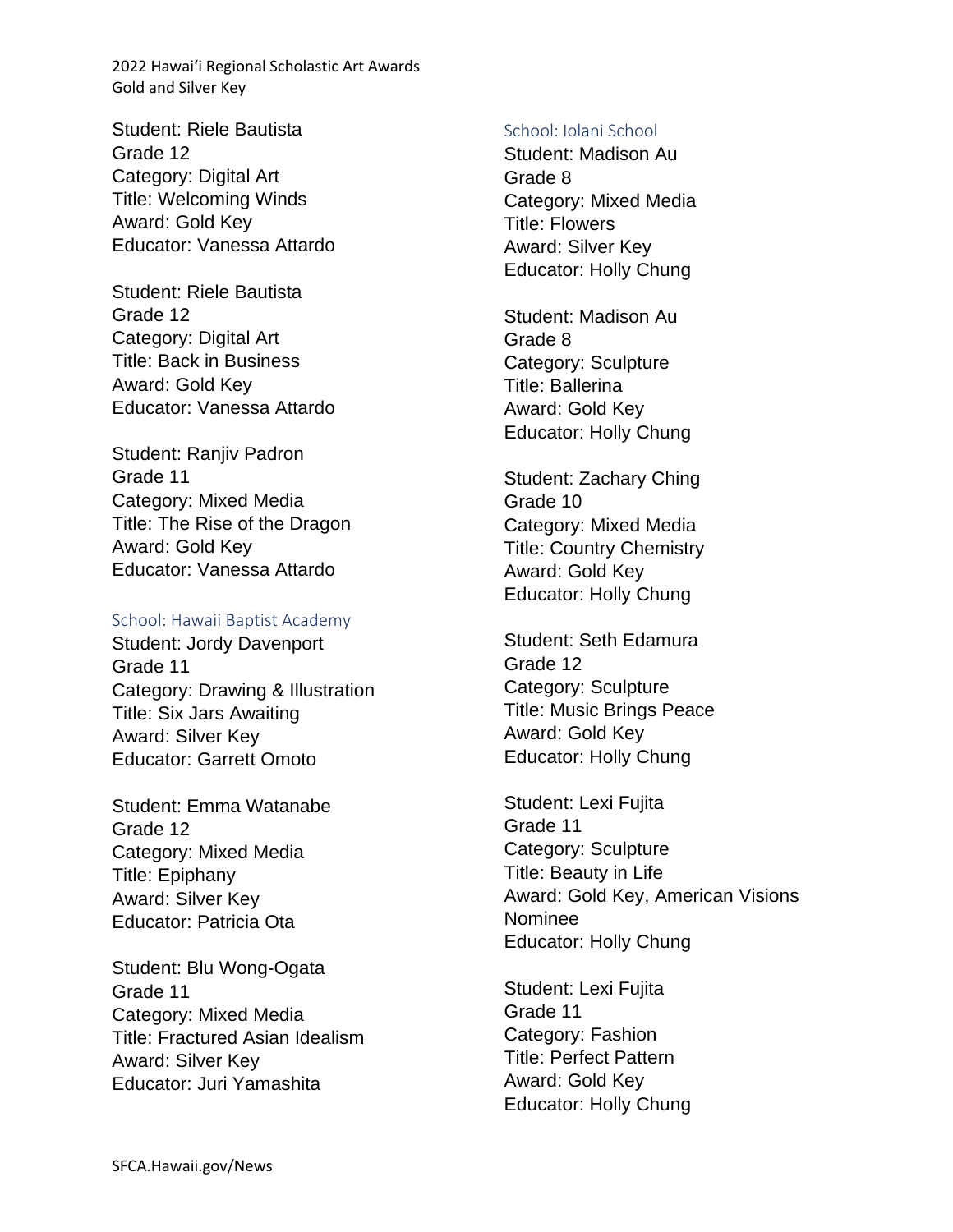Student: Sophia Griffin Grade 8 Category: Sculpture Title: Secret of the Survivors Award: Silver Key Educator: Holly Chung

Student: Eryn Hiraki Grade 10 Category: Sculpture Title: Re-energized Award: Silver Key Educator: Holly Chung

Student: Yuri Kato Grade 11 Category: Jewelry Title: Hestia's Armour Award: Gold Key Educator: Holly Chung

Student: Proud Kitimahakhun Grade 10 Category: Sculpture Title: Thailand's pride Award: Silver Key Educator: Holly Chung

Student: Xinyi Lyu Grade 11 Category: Jewelry Title: Sunset and Life routine Award: Silver Key Educator: Holly Chung

Student: Capri Matthyssen Grade 8 Category: Sculpture Title: Enough Award: Silver Key Educator: Holly Chung

Student: Siyi Chen Grade 12 Category: Painting Title: Imposter Award: Silver Key Educator: Janis Furuya

Student: Olivia Hwang Grade 11 Category: Drawing & Illustration Title: Subtractive Self-Portrait Award: Silver Key Educator: Janis Furuya

Student: Jacob Ikeda Grade 12 Category: Drawing & Illustration Title: Who am I? Award: Silver Key Educator: Janis Furuya

Student: Kirra Phillips Grade 12 Category: Painting Title: "be a nice girl" Award: Silver Key Educator: Janis Furuya

Student: Qianchun Wu Grade 12 Category: Painting Title: Spiritual Beauty Award: Silver Key Educator: Janis Furuya

Student: Cheny Yang Grade 12 Category: Drawing & Illustration Title: Angler Donut Shop Award: Gold Key Educator: Janis Furuya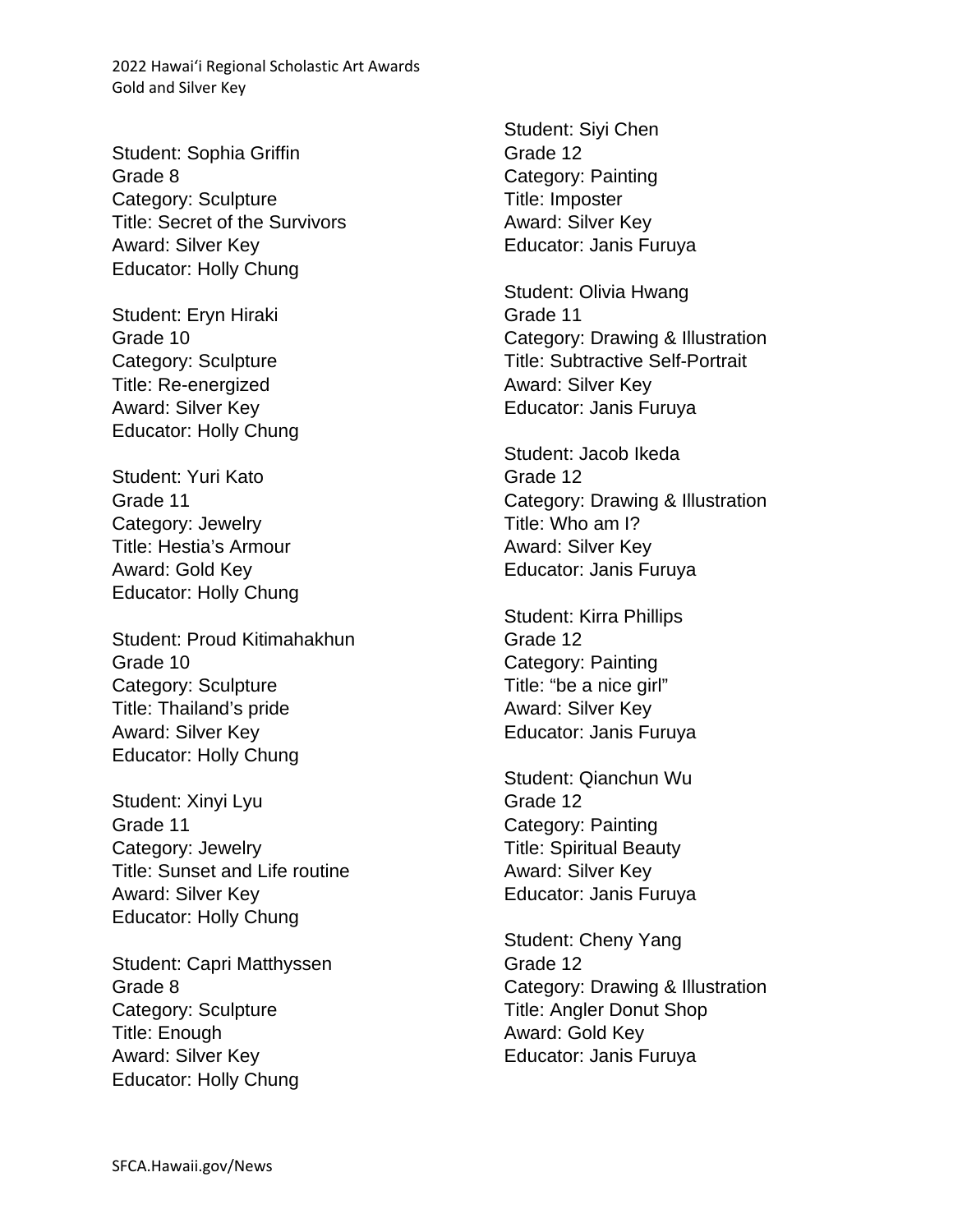Student: Cheny Yang Grade 12 Category: Drawing & Illustration Title: Childhood Biology Award: Silver Key Educator: Janis Furuya

Student: Cheny Yang Grade 12 Category: Painting Title: Enlightenment Award: Silver Key Educator: Janis Furuya

Student: Maya Jusuf Grade 12 Category: Ceramics & Glass Title: Fish Award: Silver Key Educator: Ryan Roberts

Student: Maya Jusuf Grade 12 Category: Ceramics & Glass Title: vase Award: Silver Key Educator: Ryan Roberts

Student: Sofia Stegman Grade 12 Category: Ceramics & Glass Title: Tea pot Award: Silver Key Educator: Ryan Roberts

Student: Mari Chun Grade 10 Category: Mixed Media Title: Glass Painting Award: Silver Key Educator: Evan Tottori

Student: Maya Ichimura Grade 12 Category: Sculpture Title: Whale 1 Award: Gold Key Educator: Evan Tottori

Student: Arianna Ito Grade 10 Category: Ceramics & Glass Title: Dragon's Head Award: Gold Key Educator: Evan Tottori

Student: Stirling Sakashita Grade 12 Category: Sculpture Title: Vase with copper tree Award: Silver Key Educator: Evan Tottori

Student: Logan Uechi Grade 12 Category: Mixed Media Title: Paper Wall Piece Award: Silver Key Educator: Evan Tottori

Student: Logan Uechi Grade 12 Category: Jewelry Title: Rings Award: Gold Key Educator: Evan Tottori

Student: Emma Adams Grade 11 Category: Photography Title: Hand in Hand Award: Gold Key Educator: Alison Uyehara Ngo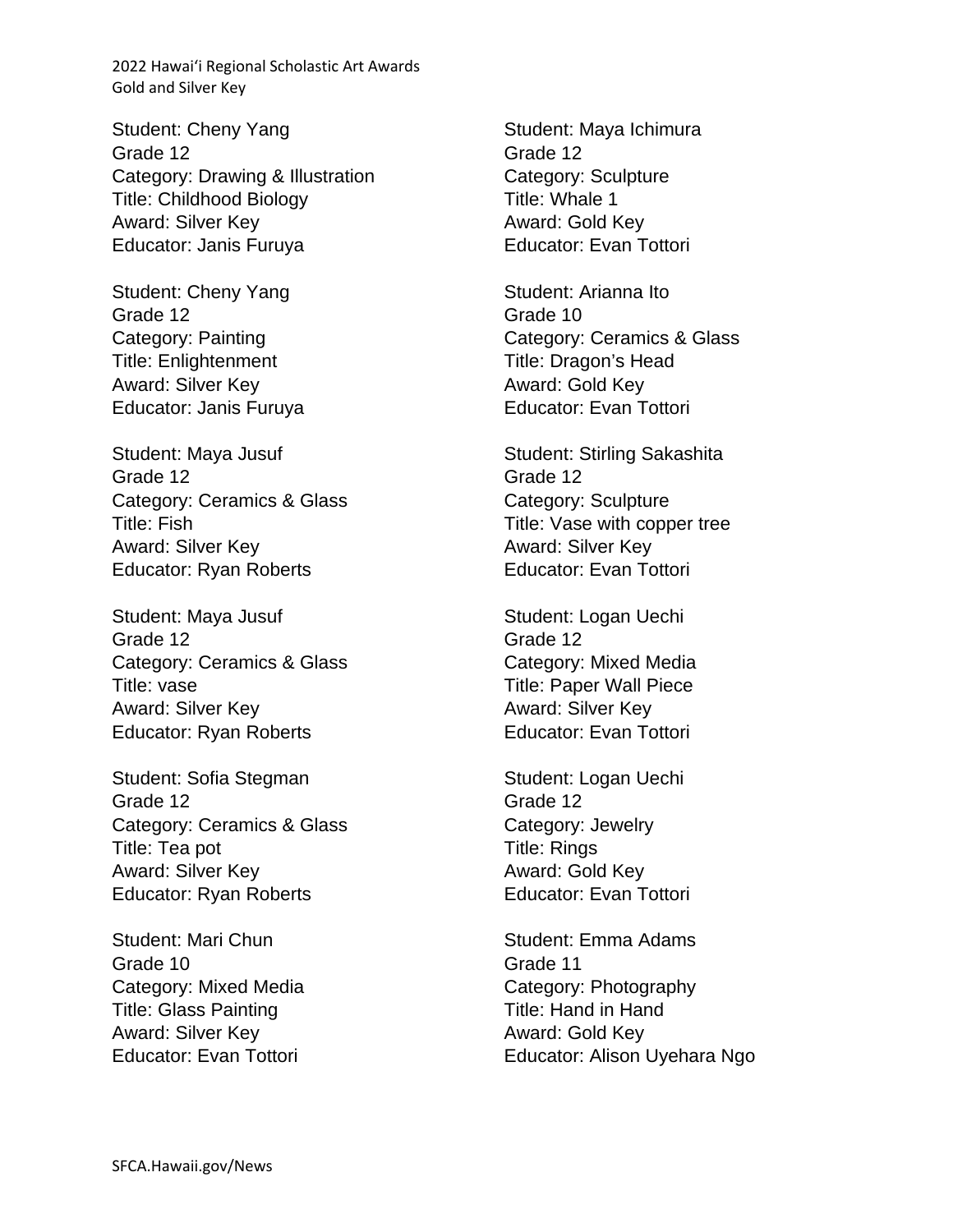Student: Zoe Cherubini Morrison Grade 10 Category: Photography Title: Curiosity Award: Silver Key Educator: Alison Uyehara Ngo

Student: Ken Gao Grade 12 Category: Photography Title: Gardens by the Bay Award: Silver Key Educator: Alison Uyehara Ngo

Student: Ken Gao Grade 12 Category: Photography Title: Night Blur Award: Gold Key Educator: Alison Uyehara Ngo

Student: Ken Gao Grade 12 Category: Photography Title: Ring of Light Award: Silver Key Educator: Alison Uyehara Ngo

Student: Ryder Kon Grade 10 Category: Photography Title: Aiko Award: Silver Key Educator: Alison Uyehara Ngo

Student: Ryder Kon Grade 10 Category: Digital Art Title: From Sovereign to Modern Award: Gold Key, American Visions Nominee Educator: Alison Uyehara Ngo

Student: Brigette McKnight-Sur Grade 12 Category: Photography Title: Slow Decay Award: Silver Key Educator: Alison Uyehara Ngo

Student: Jennifer Reiter Grade 12 Category: Photography Title: Breached Award: Gold Key Educator: Alison Uyehara Ngo

Student: Cade Tanaka Grade 12 Category: Photography Title: Slide Step Award: Silver Key Educator: Alison Uyehara Ngo

Student: Cade Tanaka Grade 12 Category: Photography Title: I'm Lost Award: Silver Key Educator: Alison Uyehara Ngo

Student: Cade Tanaka Grade 12 Category: Photography Title: In the Zone Award: Silver Key Educator: Alison Uyehara Ngo

### School: Kalani High School

Student: Emily Fujii Grade 12 Category: Ceramics & Glass Title: Portrait of A Girl Award: Gold Key Educator: Kenn Kamoto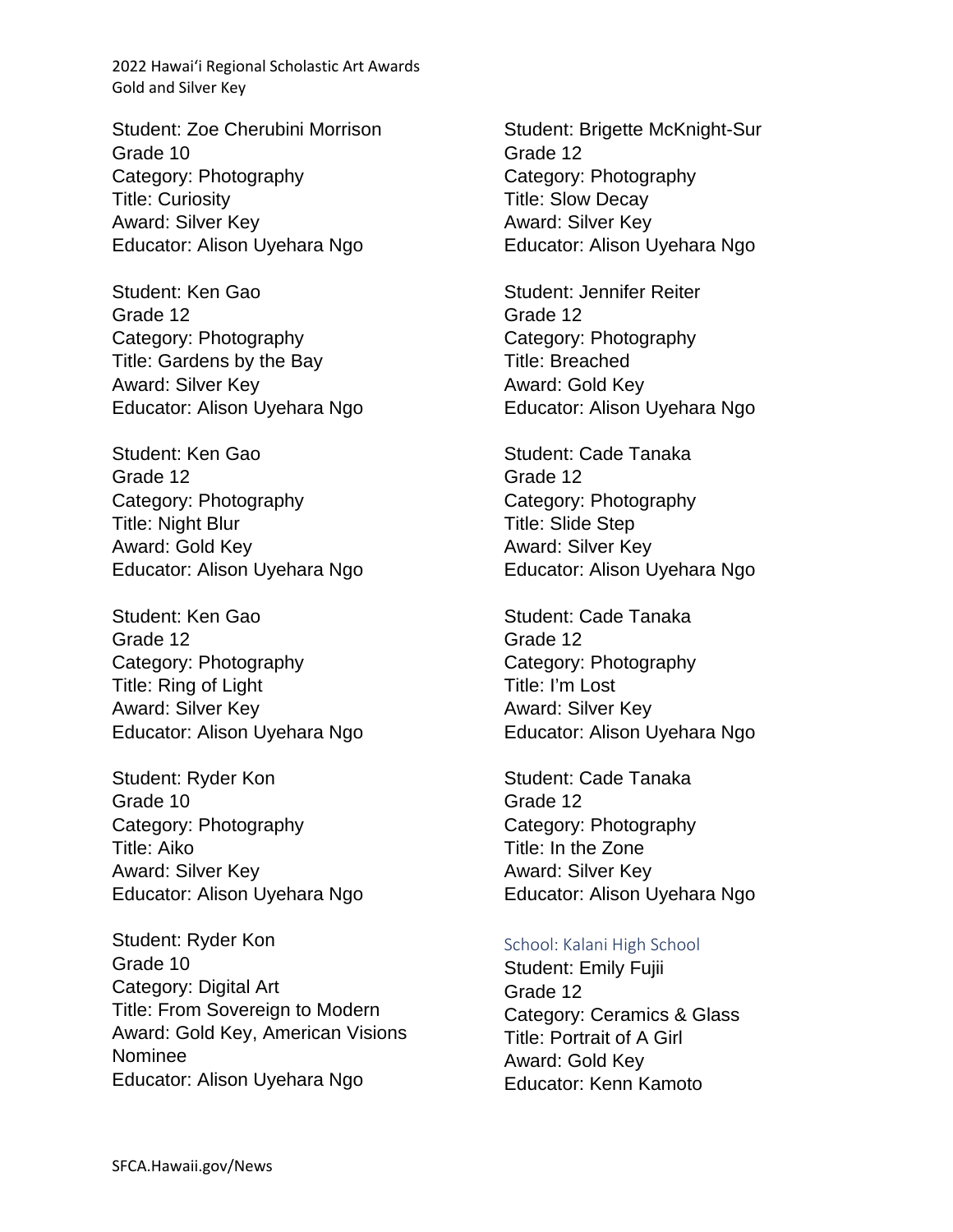Student: Emily Fujii Grade 12 Category: Drawing & Illustration Title: Girl Sitting Award: Silver Key Educator: James Mosher

Student: Jasmynne Kang Grade 12 Category: Drawing & Illustration Title: Ellie Award: Gold Key Educator: James Mosher

Student: Clara Kraus Grade 12 Category: Photography Title: A Coming of Age Story Award: Gold Key Educator: James Mosher

Student: Yu-An Ma Grade 11 Category: Drawing & Illustration Title: Midnight in Africa Award: Gold Key Educator: James Mosher

Student: Karen Oh Grade 12 Category: Drawing & Illustration Title: Beach Pandemic Award: Gold Key, American Visions Nominee Educator: James Mosher

Student: Karen Oh Grade 12 Category: Drawing & Illustration Title: Rainy Street Award: Silver Key Educator: James Mosher

Student: Karen Oh Grade 12 Category: Art Portfolio Title: Routine Award: Silver Key Educator: James Mosher

Student: Maoli Tanaka Grade 12 Category: Drawing & Illustration Title: SKY Award: Gold Key Educator: James Mosher

Student: Isabelle Topacio Grade 11 Category: Drawing & Illustration Title: Solis Octopoda Award: Gold Key Educator: James Mosher

Student: Jane Shelverton Grade 9 Category: Photography Title: Imprisoned Award: Silver Key Educator: Van Tran-Trimner

Student: Olivia Shrum Grade 12 Category: Photography Title: Little Bit of Rain Award: Silver Key Educator: Van Tran-Trimner

### School: Kamehameha Schools Kapalama

Student: Leia Aki Grade 12 Category: Design Title: Mini Homes Award: Gold Key Educator: Spencer Freitas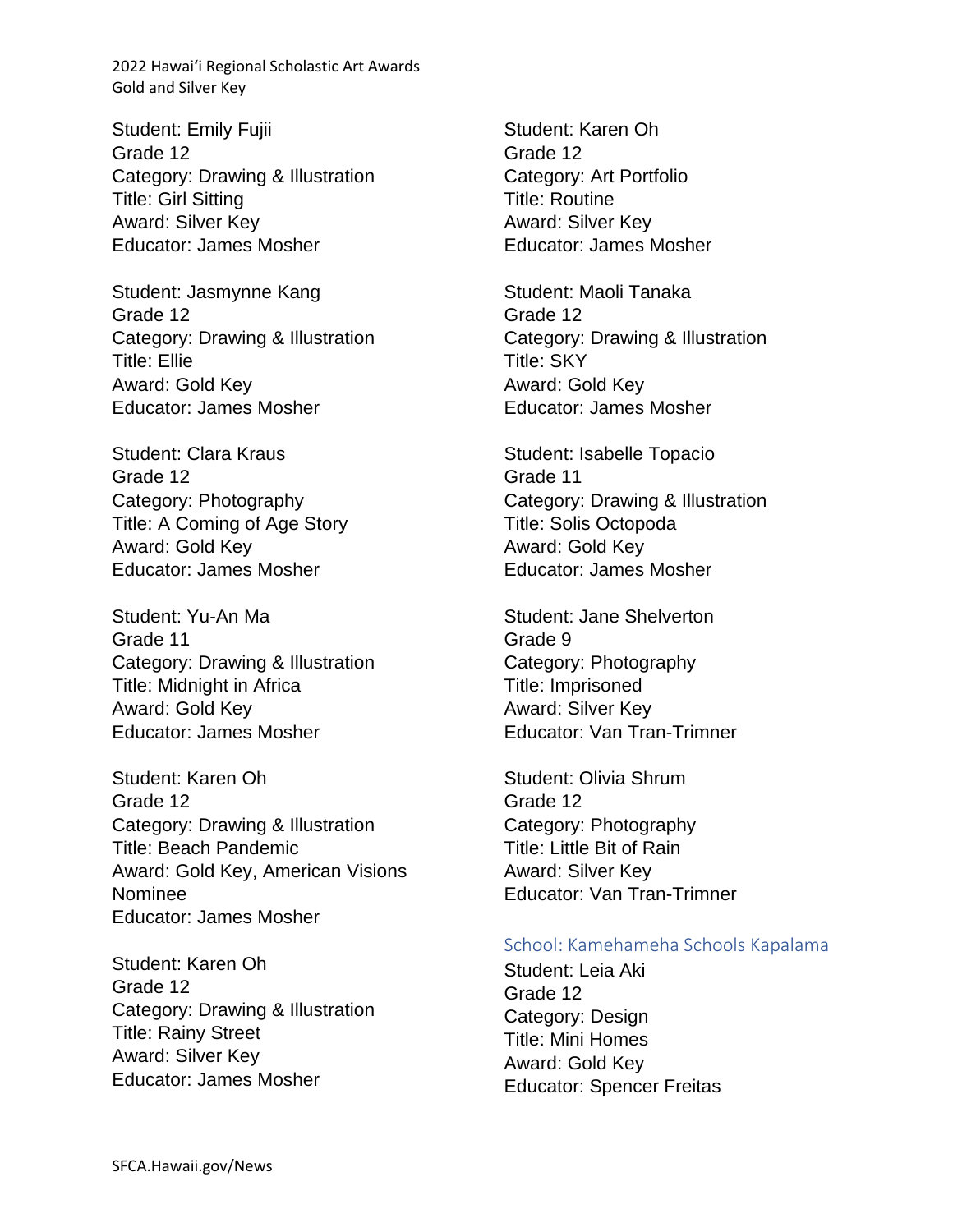Student: Maile Hoe Grade 12 Category: Printmaking Title: Wahine Luna Award: Silver Key Educator: Vince Hazen

Student: Leia Aki Grade 12 Category: Painting Title: The Tender Earth Mother Award: Silver Key Educator: Kenneth Nakamura

Student: Leia Aki Grade 12 Category: Ceramics & Glass Title: On the Shoulders of My Ancestors Award: Silver Key Educator: Kenneth Nakamura

Student: Lily Mitchell Grade 12 Category: Painting Title: Last Ride Home Award: Silver Key Educator: Kenneth Nakamura

Student: Lily Mitchell Grade 12 Category: Art Portfolio Title: Ku'u Aloha Award: Gold Key Educator: Kenneth Nakamura

Student: Cayden Park Grade 9 Category: Drawing & Illustration Title: sleepy socks Award: Silver Key Educator: Kenneth Nakamura

Student: Oren Valdez Grade 10 Category: Painting Title: A Tranquil View Award: Silver Key Educator: Kenneth Nakamura

Student: Maile Hoe Grade 12 Category: Digital Art Title: Tutu Wahine Award: Silver Key Educator: Boz Schurr

Student: Maile Hoe Grade 12 Category: Drawing & Illustration Title: Kamehameha Butterfly Award: Silver Key Educator: Boz Schurr

Student: Kieren McKee Grade 12 Category: Digital Art Title: Catalog Award: Silver Key Educator: Boz Schurr

Student: Kieren McKee Grade 12 Category: Digital Art Title: Champion Award: Silver Key Educator: Boz Schurr

Student: Kieren McKee Grade 12 Category: Digital Art Title: Kaiyo Award: Silver Key Educator: Boz Schurr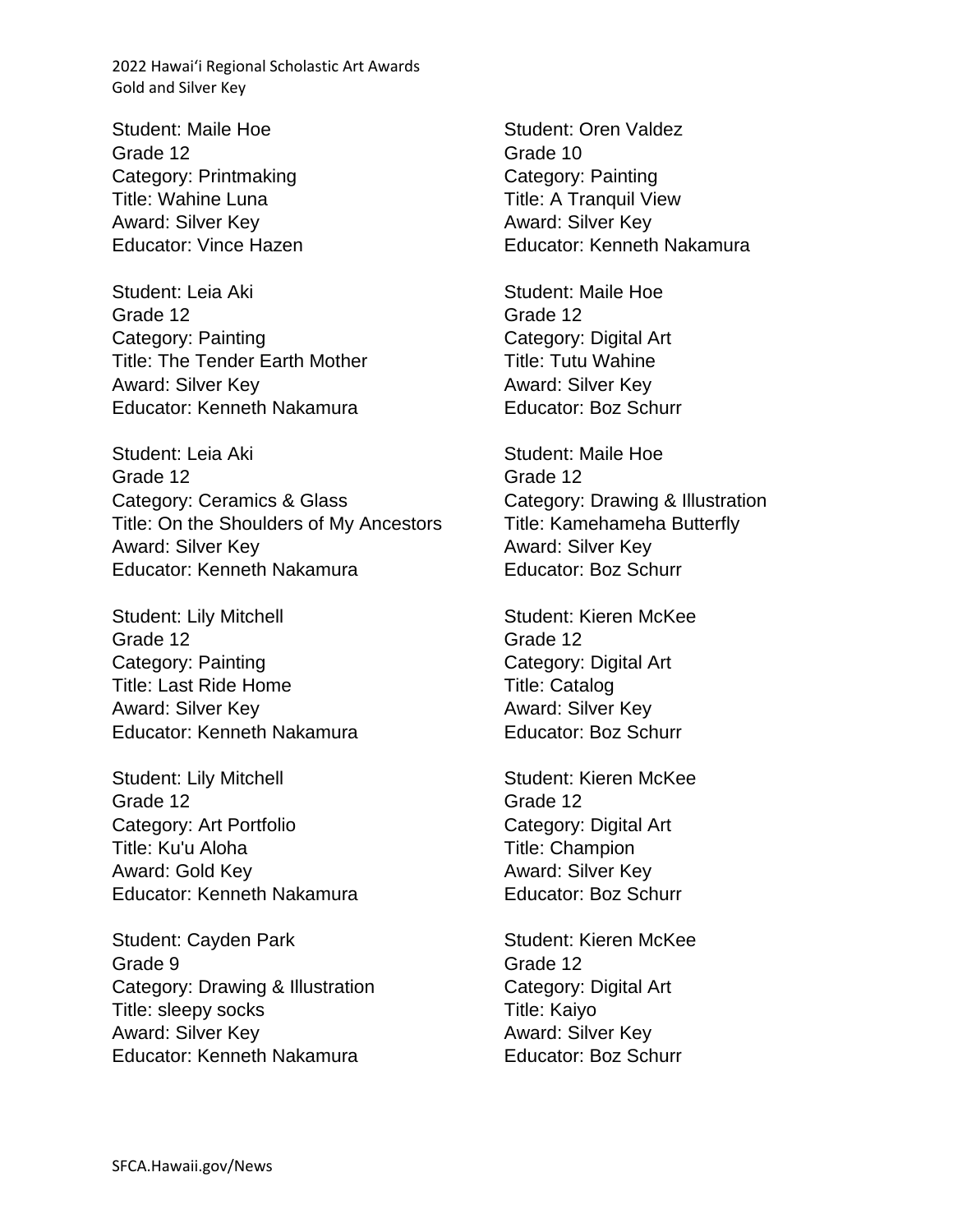Student: Kieren McKee Grade 12 Category: Digital Art Title: Prize Here Award: Silver Key Educator: Boz Schurr

Student: Kieren McKee Grade 12 Category: Digital Art Title: The Good Part Award: Silver Key Educator: Boz Schurr

Student: Kieren McKee Grade 12 Category: Digital Art Title: Mahiai Award: Silver Key Educator: Boz Schurr

Student: Kieren McKee Grade 12 Category: Digital Art Title: Akua Award: Gold Key Educator: Boz Schurr

Student: Kieren McKee Grade 12 Category: Digital Art Title: Kaahupahau Award: Silver Key Educator: Boz Schurr

Student: Kieren McKee Grade 12 Category: Digital Art Title: Tiger Sharks Award: Silver Key Educator: Boz Schurr

Student: Kieren McKee Grade 12 Category: Digital Art Title: Spring Waters Award: Silver Key Educator: Boz Schurr

Student: Kieren McKee Grade 12 Category: Digital Art Title: Ewa Award: Silver Key Educator: Boz Schurr

Student: Nova Sonomura Grade 12 Category: Digital Art Title: Tengoku e No Torii Award: Silver Key Educator: Boz Schurr

Student: Cole Leong Grade 12 Category: Photography Title: Dual Award: Silver Key Educator: Ualani Davis

Student: Kai Malie Baker Grade 11 Category: Drawing & Illustration Title: big ol sneaker Award: Silver Key Educator: Lynn Liverton

Student: Kyrie Moniz Grade 12 Category: Ceramics & Glass Title: Ka ʻOnohi O Na Kai Award: Silver Key Educator: Ashley Shumbo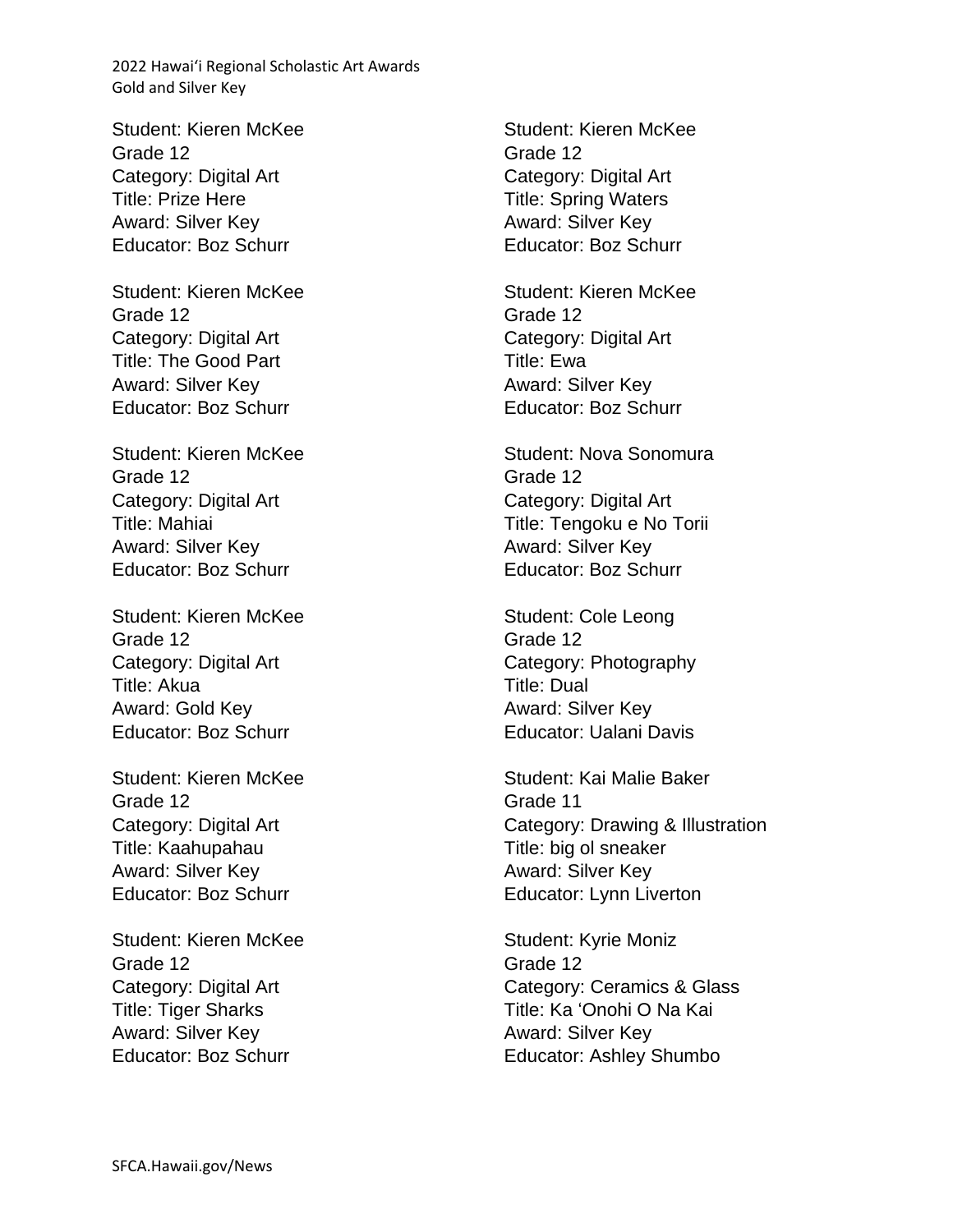Student: Gabriana Wond Grade 11 Category: Mixed Media Title: Mountains of Makua Award: Silver Key Educator: Ashley Shumbo

Student: Anna Ellazar Grade 12 Category: Printmaking Title: Mai Huli Kua i Ke Kai Award: Gold Key Educator: Vince Hazen

Student: Anna Ellazar Grade 12 Category: Expanded Projects Title: Hawaiian Rennaissance Award: Gold Key Educator: Boz Schurr

### School: La Pietra-Hawaii School For Girls

Student: Eva Hornor Grade 12 Category: Photography Title: A Sunday Afternoon Daydream Award: Silver Key Educator: Cynthia Tesoro

#### School: Maryknoll High School

Student: Emma Kuniyoshi Grade 12 Category: Painting Title: Falling Award: Silver Key Educator: Michelle Corpus

### School: Mid-Pacific Institute

Student: Peyton Ibara Grade 12 Category: Photography Title: Bleeding Blossom Award: Silver Key Educator: Alison Beste

Student: Peyton Ibara Grade 12 Category: Photography Title: Normality Award: Silver Key Educator: Alison Beste

Student: Lukas Kuypers Grade 12 Category: Photography Title: May I? Award: Silver Key Educator: Alison Beste

Student: Mackenzie Nitta Grade 12 Category: Photography Title: Whoosh Award: Gold Key Educator: Alison Beste

Student: Elijah Solidum Grade 12 Category: Photography Title: ECCOLOQUAGO Award: Silver Key Educator: Alison Beste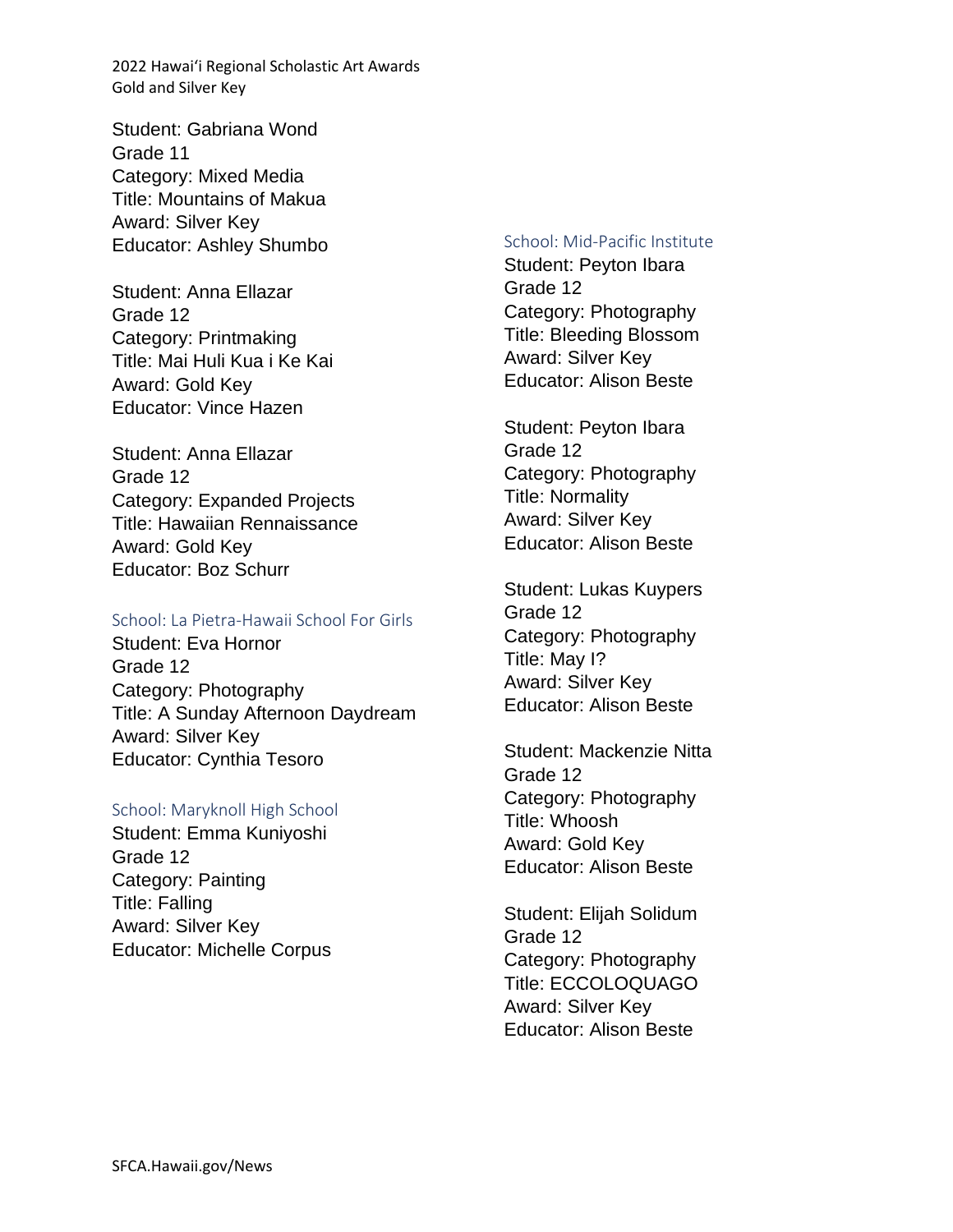Student: Rachael Kim Grade 10 Category: Drawing & Illustration Title: Reflection Award: Gold Key Educator: Wook Choi

Student: Rachael Kim Grade 10 Category: Drawing & Illustration Title: Film Me Award: Gold Key Educator: Wook Choi

Student: Nayun(hailey) Kim Grade 12 Category: Mixed Media Title: Twins Award: Gold Key Educator: Alex Donis

Student: Nayun(hailey) Kim Grade 12 Category: Painting Title: Surfing in the City Award: Silver Key Educator: Alex Donis

Student: Nayun(hailey) Kim Grade 12 Category: Mixed Media Title: The Pandemic Bridge Award: Gold Key Educator: Alex Donis

Student: Nayun(hailey) Kim Grade 12 Category: Drawing & Illustration Title: Still life- Linkage Award: Gold Key Educator: Alex Donis

Student: Sean Walrod Grade 12 Category: Painting Title: Captain Java Sparrow Award: Gold Key Educator: Alex Donis

Student: Kalanikapu Aona Grade 11 Category: Film & Animation Title: identity Award: Gold Key Educator: Jennifer Goya-Smith

Student: Kailey Holbrook Grade 9 Category: Film & Animation Title: Bravery's Power Award: Silver Key Educator: Jennifer Goya-Smith

Student: Ryland Paulino Grade 12 Category: Design Title: Ono Kine Recipes Award: Silver Key Educator: Jennifer Goya-Smith

Student: Yuyuko Miyazaki Grade 11 Category: Ceramics & Glass Title: Doggie Award: Silver Key Educator: Daven Hee

Student: Raiden Nakagawa Grade 11 Category: Ceramics & Glass Title: Sushi Tea Pot Award: Gold Key Educator: Daven Hee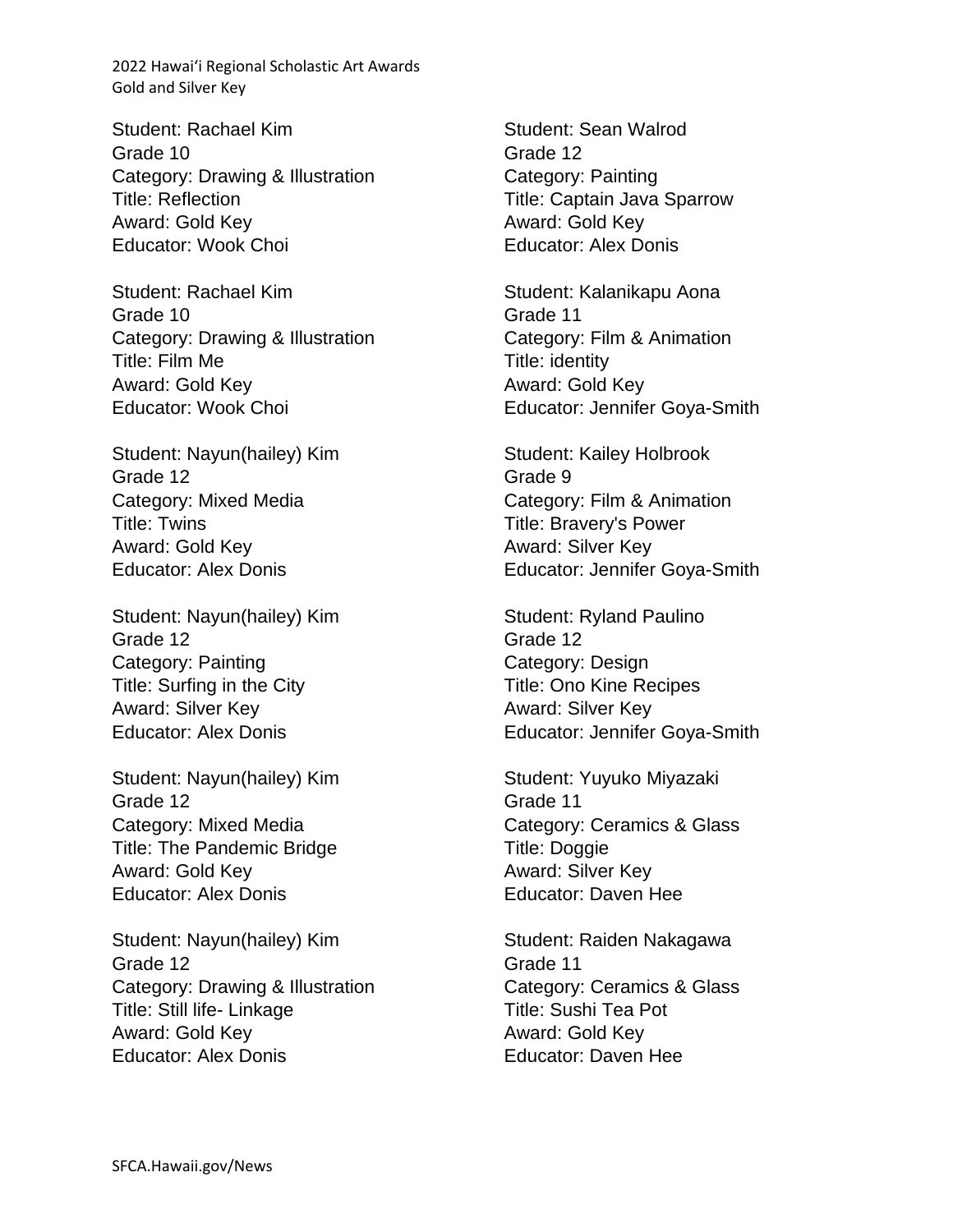Student: Tia Shimabukuro Grade 12 Category: Ceramics & Glass Title: a world within a world Award: Silver Key Educator: Daven Hee

Student: Payton Smith Grade 10 Category: Ceramics & Glass Title: Patchwork Whale Speaker Award: Gold Key Educator: Daven Hee

Student: Maya Copeland Grade 10 Category: Drawing & Illustration Title: Shadow Award: Silver Key Educator: Jill Johnson

Student: Maya Copeland Grade 10 Category: Painting Title: Winged Cupid Award: Gold Key, American Visions Nominee Educator: Jill Johnson

Student: dorthea yoakum me Grade 11 Category: Drawing & Illustration Title: Mixed Emotions Award: Silver Key Educator: Jill Johnson

Student: Shayna Nakamura Grade 12 Category: Sculpture Title: Stand Up Award: Silver Key Educator: Jill Johnson

Student: Knut Robinson Grade 11 Category: Photography Title: Ring Award: Silver Key Educator: Jill Johnson

Student: Knut Robinson Grade 11 Category: Photography Title: Solitude Award: Silver Key Educator: Jill Johnson

Student: Rell Uehara Grade 12 Category: Digital Art Title: Dementia Award: Gold Key Educator: Jill Johnson

Student: Sean Walrod Grade 12 Category: Printmaking Title: Pesky Nun Award: Silver Key Educator: Jill Johnson

### School: Moanalua High School

Student: Brycen Martinez Grade 12 Category: Drawing & Illustration Title: Crimson Crane Award: Gold Key Educator: Jeffrey Fujimoto

Student: Brycen Martinez Grade 12 Category: Drawing & Illustration Title: Gluttony Under The Moon Award: Silver Key Educator: Jeffrey Fujimoto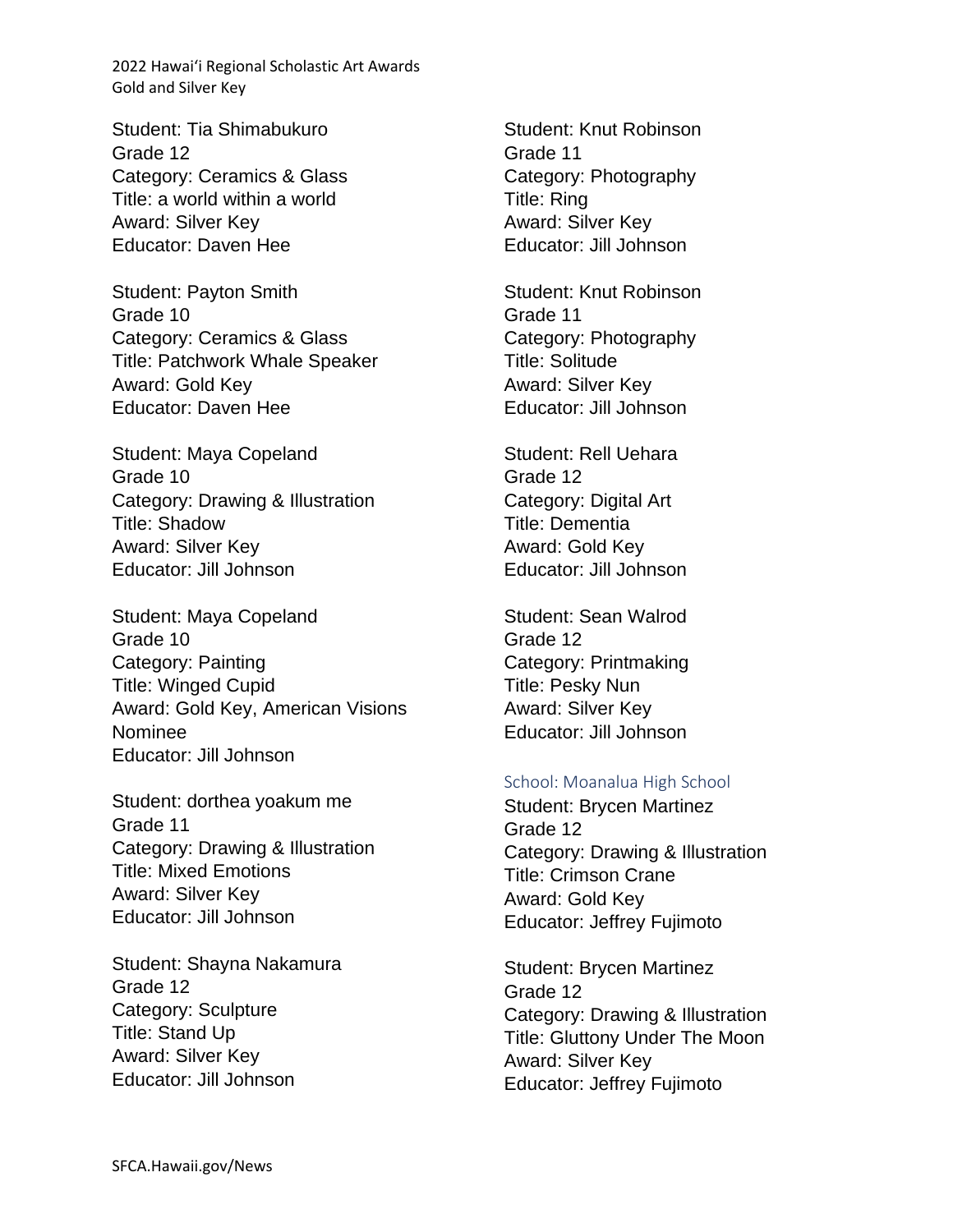Student: Brycen Martinez Grade 12 Category: Digital Art Title: Room full of monsters Award: Silver Key Educator: Jeffrey Fujimoto

Student: Geanelle Dayla Ramirez Grade 10 Category: Digital Art Title: Dulcem Award: Silver Key Educator: Jeffrey Fujimoto

Student: Geanelle Dayla Ramirez Grade 10 Category: Digital Art Title: Deer, caught in headlights Award: Silver Key Educator: Jeffrey Fujimoto

Student: Geanelle Dayla Ramirez Grade 10 Category: Digital Art Title: Self Portrait Award: Silver Key Educator: Jeffrey Fujimoto

Student: Geanelle Dayla Ramirez Grade 10 Category: Digital Art Title: The Unsaid Says it All Award: Gold Key Educator: Jeffrey Fujimoto

Student: Geanelle Dayla Ramirez Grade 10 Category: Digital Art Title: What's Beneath the Surface Award: Silver Key Educator: Jeffrey Fujimoto

Student: Rei Fukuchi Grade 12 Category: Design Title: Citrus Award: Silver Key Educator: LeRoy Makekau

Student: Mikaylah-Lei Llaneza Grade 11 Category: Design Title: Sun Juice Award: Gold Key Educator: LeRoy Makekau

### School: Niu Valley Middle School

Student: Jordan Jung Grade 8 Category: Ceramics & Glass Title: Gloomy Award: Gold Key Educator: Amanda Kim

Student: Amanda York Grade 8 Category: Drawing & Illustration Title: Yes, It is me. Award: Gold Key Educator: Amanda Kim

Student: Amanda York Grade 8 Category: Drawing & Illustration Title: Just 2 Halves of an Avocado Award: Gold Key Educator: Amanda Kim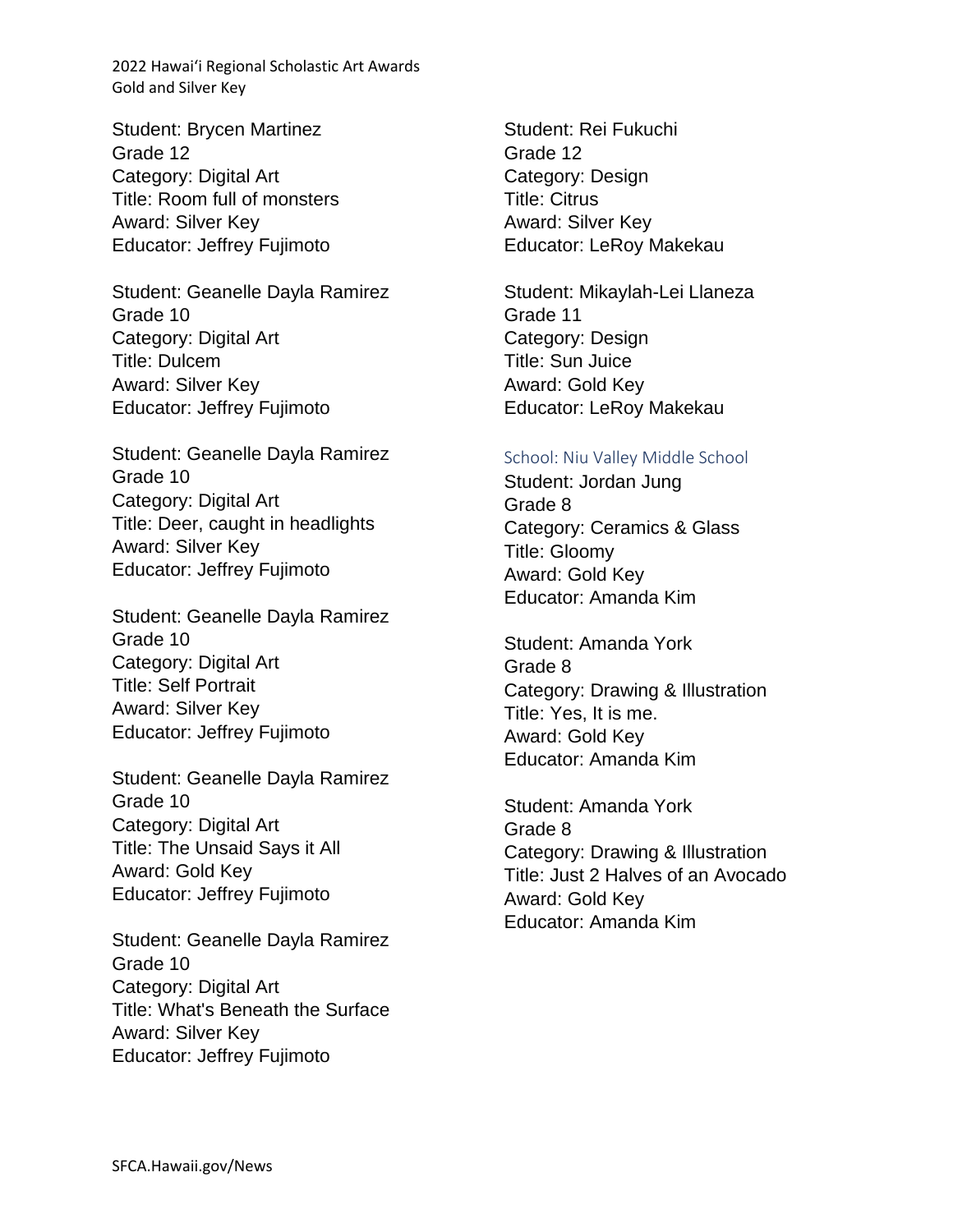### School: President Theodore Roosevelt High

Student: Zacchaeus Domingo Grade 12 Category: Digital Art Title: Back Alley Rapping Award: Gold Key Educator: Naomi Chun

Student: Silver Ueno Grade 10 Category: Digital Art Title: Oh no, my insides are showing Award: Silver Key Educator: Naomi Chun

Student: Iliana Cowles Grade 12 Category: Digital Art Title: Sacred Dance Award: Silver Key Educator: Dara Zakimi

Student: Raiden Lachance Grade 11 Category: Drawing & Illustration Title: Red Tail Catfish Award: Silver Key Educator: Dara Zakimi

Student: Seungyeon Noh Grade 12 Category: Painting Title: Swiss Alps Award: Silver Key Educator: Dara Zakimi

Student: Aria Tripp Grade 11 Category: Digital Art Title: Abstraction Transformation Award: Silver Key Educator: Dara Zakimi

### School: Punahou School

Student: Silvia Kim Grade 11 Category: Comic Art Title: Accept modernity? Award: Silver Key Educator: David Ball

Student: Mathilde Oyster Grade 12 Category: Drawing & Illustration Title: MULTI Award: Gold Key Educator: David Ball

Student: Mathilde Oyster Grade 12 Category: Digital Art Title: times two Award: Silver Key Educator: David Ball

Student: Mathilde Oyster Grade 12 Category: Drawing & Illustration Title: The Other Side of the Neighborhood Award: Silver Key Educator: David Ball

Student: Joy Leung Grade 11 Category: Mixed Media Title: Space Award: Silver Key Educator: Wook Choi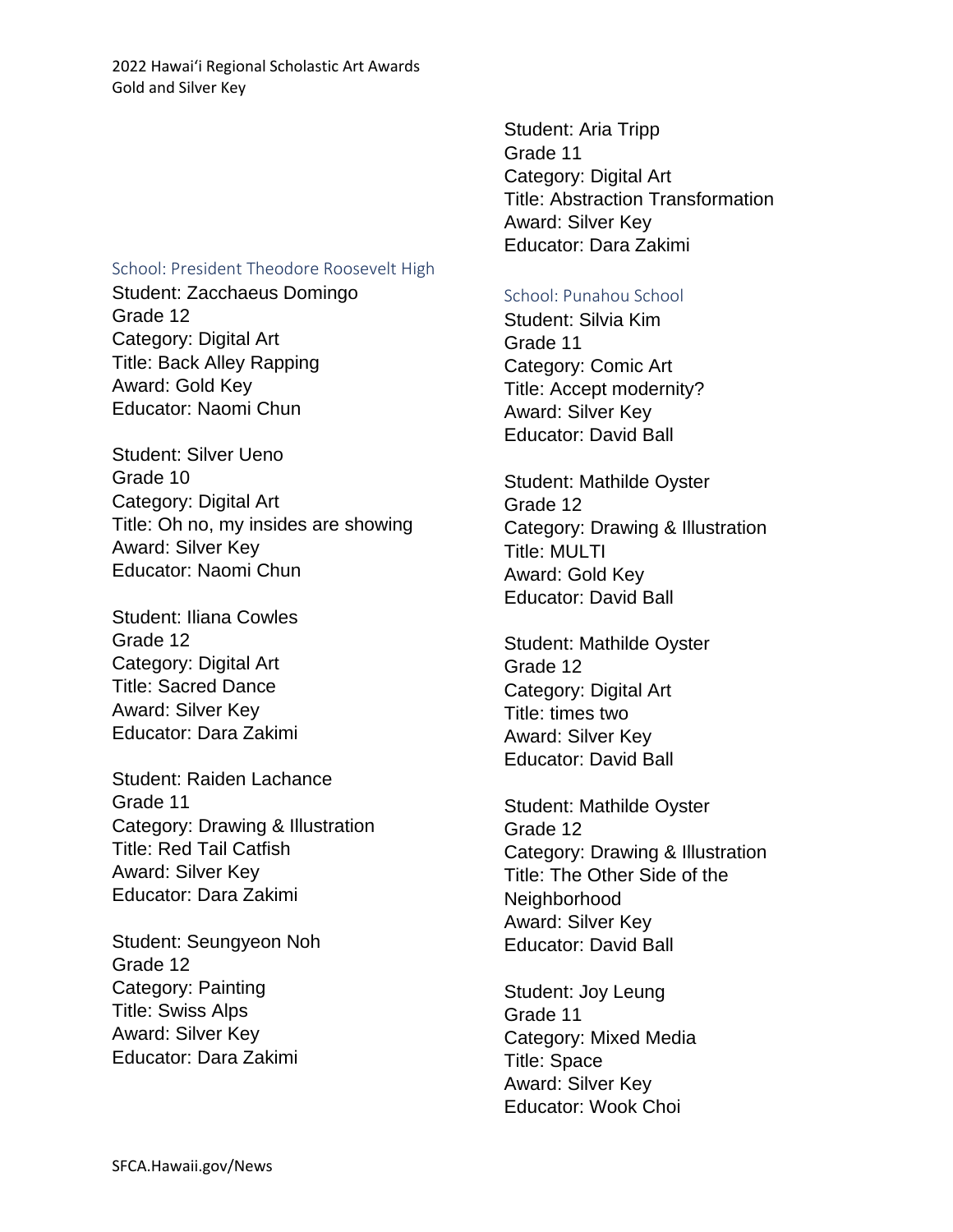Student: Silvia Kim Grade 11 Category: Architecture & Industrial Design Title: Nautilus Award: Gold Key Educator: Lara Cowell

Student: Jaimie Lee Grade 12 Category: Painting Title: Paradise Jungle Award: Gold Key Educator: Lara Cowell

Student: Jaimie Lee Grade 12 Category: Painting Title: In my Head Award: Gold Key Educator: Lara Cowell

Student: Jaimie Lee Grade 12 Category: Drawing & Illustration Title: Stuck Award: Gold Key Educator: Lara Cowell

Student: Jaimie Lee Grade 12 Category: Mixed Media Title: Picturesque Award: Silver Key Educator: Lara Cowell

Student: Harley Wolters Grade 11 Category: Photography Title: Trapped Award: Silver Key Educator: Lara Cowell

Student: Harley Wolters Grade 11 Category: Photography Title: Relaxation Award: Silver Key Educator: Lara Cowell

Student: Isabella Samtani Grade 12 Category: Drawing & Illustration Title: Identity Award: Silver Key Educator: Jonah Kaakua

Student: Isabella Liu Grade 8 Category: Drawing & Illustration Title: Guilt Award: Silver Key Educator: Mae Waite

#### School: Seeqs Public Charter School

Student: Ayu Sumayasa Grade 8 Category: Painting Title: The difference in blues Award: Silver Key Educator: EMILY MENG

### School: St Andrew's Schools

Student: Alohilani Macariola Grade 12 Category: Photography Title: Wondering Alone Award: Silver Key Educator: Larry Prado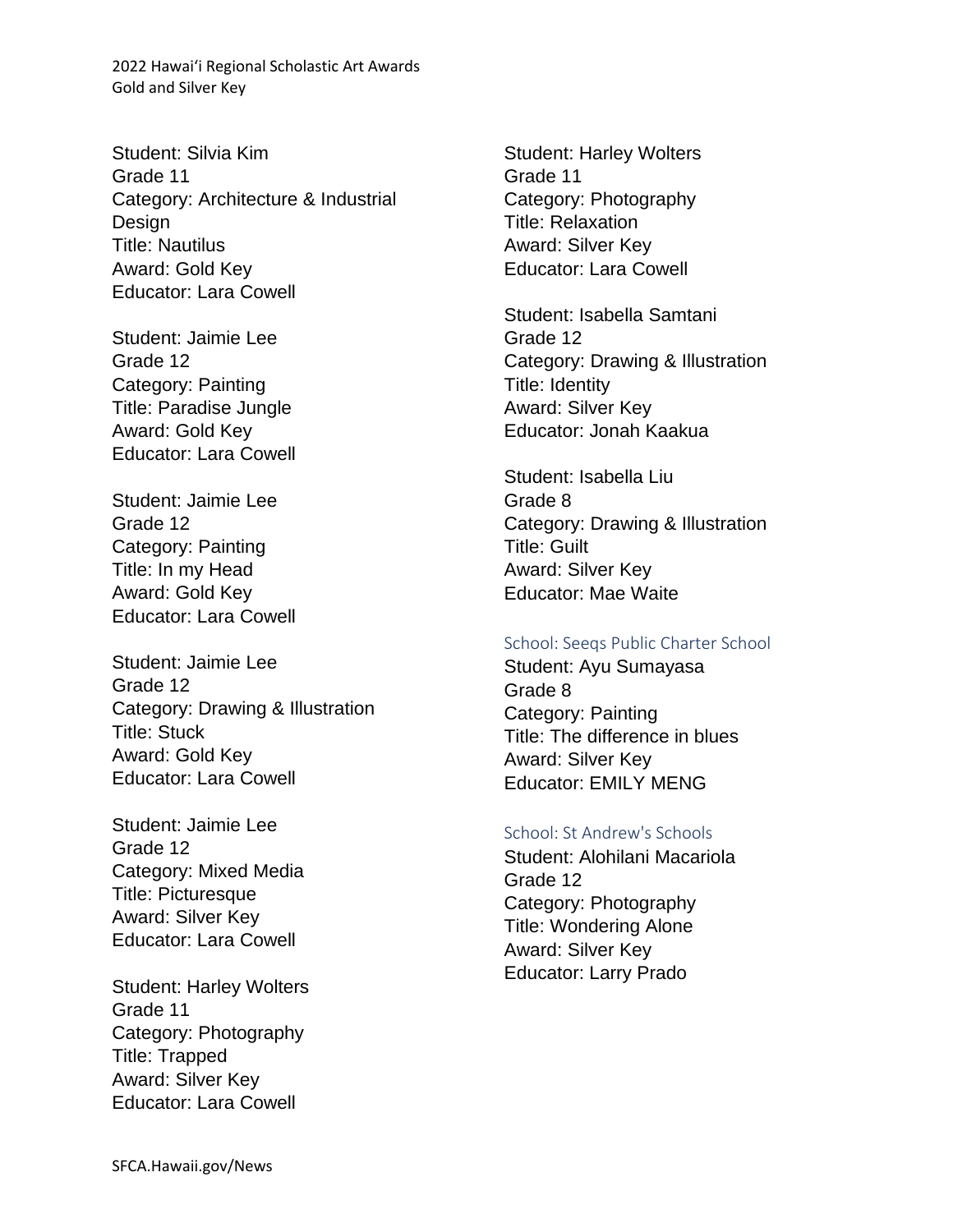Student: Mikayla Maeshiro Grade 12 Category: Photography Title: Playground Memories Award: Silver Key Educator: Larry Prado

Student: Alisa Senaga Grade 9 Category: Photography Title: Sandy Beach Award: Silver Key Educator: Larry Prado

### School: University Laboratory School

Student: Emily Aikau Grade 8 Category: Ceramics & Glass Title: The Wiseman Award: Silver Key Educator: Douglas Doi

Student: Kian Sanchez Grade 9 Category: Ceramics & Glass Title: Where The Wild Things Are Award: Gold Key Educator: Douglas Doi

Student: Tiara Kacie Patoc Grade 11 Category: Fashion Title: Protected Coil Award: Silver Key Educator: Marci Franklin

### School District: Leeward

School: Hawaii Technology Academy Public Charter School Student: Eliza Perez Grade 10 Category: Mixed Media Title: Behind the Veil Award: Silver Key Educator: Kanani Nakai

### School: Pearl City High School

Student: Alexa Sasaki Grade 10 Category: Comic Art Title: Doors Award: Gold Key Educator: Wendy Oshiro

Student: Carly Miyamoto Grade 11 Category: Drawing & Illustration Title: My Happy Place Award: Gold Key Educator: Brigitte Scholz

Student: Carly Miyamoto Grade 11 Category: Drawing & Illustration Title: Mama Award: Gold Key Educator: Brigitte Scholz

Student: Carly Miyamoto Grade 11 Category: Mixed Media Title: Childlike Wondering Award: Gold Key Educator: Brigitte Scholz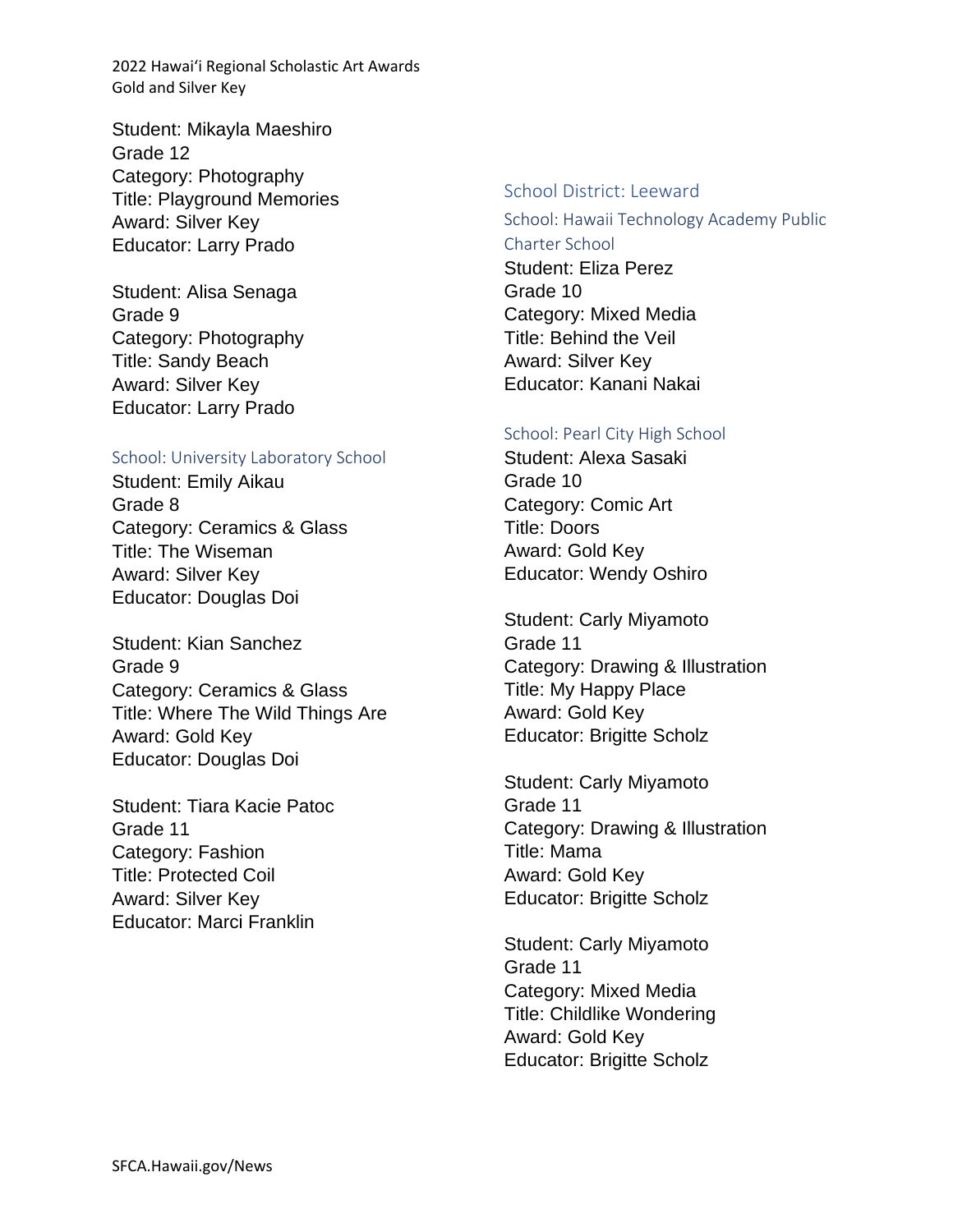### School District: Windward

#### School: Le Jardin Academy

Student: Gwen Burvall Grade 11 Category: Drawing & Illustration Title: Aranthrochranalophii Award: Silver Key Educator: Amy Manso

Student: Ayva Dawson Grade 9 Category: Photography Title: Downtown in shadows Award: Silver Key Educator: Amy Manso

Student: Ayva Dawson Grade 9 Category: Photography Title: Downtown in Shadows Award: Silver Key Educator: Amy Manso

Student: Mia Forsman Grade 11 Category: Sculpture Title: Grappling With Consequences Award: Silver Key Educator: Amy Manso

Student: Mia Forsman Grade 11 Category: Drawing & Illustration Title: Plastic Cleaning Hybrid Award: Silver Key Educator: Amy Manso

Student: Elena Piette Grade 11 Category: Drawing & Illustration Title: Elechidna Award: Silver Key

Educator: Amy Manso

Student: Elena Piette Grade 11 Category: Painting Title: Kalapawai Market Award: Gold Key Educator: Amy Manso

Student: Sarah Tarquin Grade 12 Category: Drawing & Illustration Title: Introspection Award: Gold Key Educator: Amy Manso

Student: Sarah Tarquin Grade 12 Category: Painting Title: Drowning Award: Gold Key Educator: Amy Manso

Student: Sydney Wilson Grade 11 Category: Drawing & Illustration Title: Fleeting Ocean Award: Silver Key Educator: Amy Manso